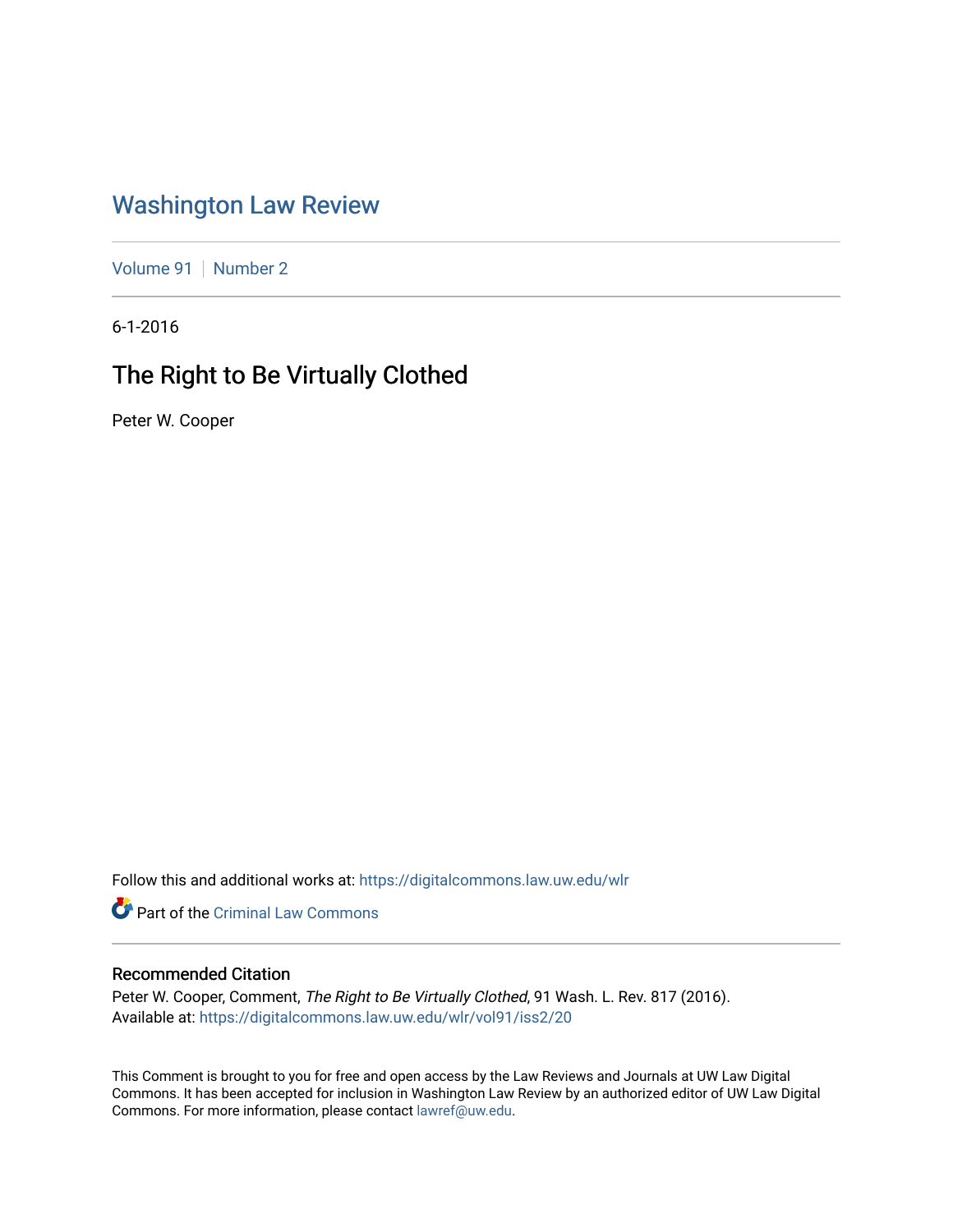#### **THE RIGHT TO BE VIRTUALLY CLOTHED**

#### Peter W. Cooper

*Abstract:* Nonconsensual pornography, also known as, "revenge pornography" or "cyber exploitation," is the publication of a person's nude image or video online by a third party. It is a privacy violation that can ruin a person's social and professional life. Although advocates and lawmakers have done substantial work addressing this problem, current legal remedies fall short. This Comment argues that two privacy protections developed abroad, the "right to be forgotten" and the "right to delete," should be applied domestically to nonconsensual pornography. One aspect of the "right to be forgotten," i.e., the ability to remove nonconsensually posted images from search engine results, could be developed domestically to counter the reputational impact of revenge porn. Additionally, the "right to delete," which is currently limited to the copyright context in the United States, could be expanded so that courts could mandate removal of images both from websites and from individuals' possession once consent has been withdrawn. These rights—which together compose a right to control nonconsensually published nude images online—herein dubbed the "right to be virtually clothed"—will help address reputational and social damage as well as reduce the overall impact of revenge porn first by obscuring the underlying content and ultimately by removing it from the web.

#### INTRODUCTION

<span id="page-1-0"></span>Amanda Todd was a fifteen-year-old girl from British Columbia.<sup>1</sup> An anonymous stranger convinced her to reveal her breasts on her webcam. $<sup>2</sup>$  A year later, the stranger created a Facebook page with the</sup> picture.<sup>3</sup> Amanda was harassed, bullied, and tormented, both at school and online.<sup>4</sup> Amanda expressed her devastation in a YouTube video, stating, "I can never get that photo back. It's out there forever  $\dots$ ."<sup>5</sup> A few months after she made the video. Amanda took her own life.<sup>6</sup> The permanence of such photos is a foundational aspect of nonconsensual pornography's invidious nature—once content is created, there is no practical way, legal or otherwise, for victims to conceal or remove

<sup>1.</sup> DANIELLE KEATS CITRON, HATE CRIMES IN CYBERSPACE 11 (2014); *see also* Calvin Cunningham, *Full Video: Amanda Todd: Struggling, Bullying, Suicide, Self Harm, Fighting*, YOUTUBE (Oct. 13, 2012), https://youtu.be/IyHX7wMJBY0 [https://perma.cc/MNW8-BVFU].

<sup>2.</sup> Cunningham, *supra* not[e 1.](#page-1-0)

<sup>3.</sup> *Id.*

<sup>4.</sup> *Id.*

<sup>5.</sup> *Id.*

<sup>6.</sup> *Id.*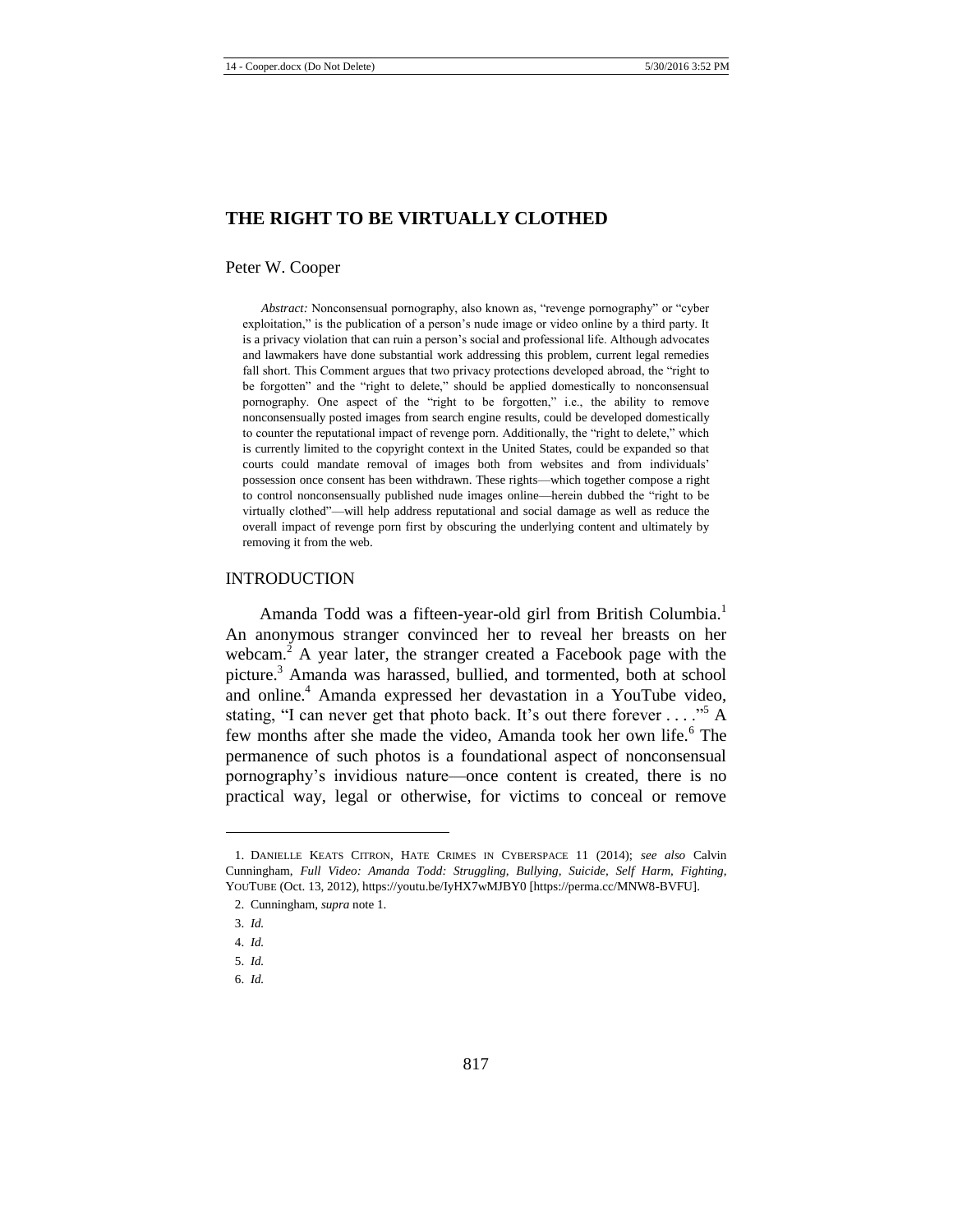<span id="page-2-0"></span>images.<sup>7</sup> This can change.

Nonconsensual pornography—also known as "revenge porn"—is a form of online harassment that causes irreparable reputational and career  $\alpha$  damage.<sup>8</sup> Revenge porn is the nonconsensual distribution of sexually explicit photographs or videos online. Often the perpetrator will post an image along with a fake advertisement for sex and the subject's individually identifiable information such as their home and work addresses, social media profiles, and social security numbers.<sup>9</sup> Additionally, some perpetrators will intentionally prioritize the order that a search engine displays nonconsensual pornography results when someone searches for the subject's name.<sup>10</sup> As a result, revenge porn can cause severe emotional harm, ruin careers, and place survivors $11$  in physical danger.<sup>12</sup>

This Comment will propose three legislative measures that would mitigate harms associated with revenge porn. Part I describes how the internet promotes and extends access to content, which facilitates revenge porn and intensifies its damage.<sup>13</sup> Part II analyzes historical and contemporary approaches to privacy law in the United States and gives a brief overview of current legal approaches to revenge porn. Part III advocates for recognition of a "right to be virtually clothed," stemming from the "right to be forgotten" and the "right to delete" as recognized internationally. Specific to the revenge porn context, the "right to be virtually clothed" includes the right to remove nonconsensual images from search engine results, and the right to delete nonconsensual images once consent has been withdrawn—from both a website hosting the images and from the individual who possesses the images. Finally, Part

<sup>7.</sup> Danielle Keats Citron & Mary Anne Franks, *Criminalizing Revenge Porn*, 49 WAKE FOREST L. REV. 345, 350 (2014) (stating that once content has been posted thousands of people can view and repost the content). *But cf. infra* notes [115–](#page-14-0)16 and accompanying text (discussing the impact of Google's voluntary deindexing procedure).

<sup>8.</sup> Citron & Franks, *supra* not[e 7,](#page-2-0) at 352.

<sup>9.</sup> *Id.* at 350–51 ("In a study of 1,244 individuals, over 50% of victims reported that their naked photos appeared next to their full name and social network profile; over 20% of victims reported that their e-mail addresses and telephone numbers appeared next to their naked photos.").

<sup>10.</sup> CITRON, *supra* not[e 1,](#page-1-0) at 67.

<sup>11.</sup> I use the word "survivor" as opposed to "victim" throughout this Comment. *See* EUGENE MCLAUGHLIN & JOHN MUNCIE, THE SAGE DICTIONARY OF CRIMINOLOGY 315 (2001) ("Feminists, recognizing the power of linguistics, object to the term victim because of its emphasis on passivity and powerlessness and prefer instead to focus on ways in which women actively resist the oppression of their personal and structural locations.").

<sup>12.</sup> *See* Citron & Franks, *supra* not[e 7,](#page-2-0) at 350–54 (discussing revenge porn's damage).

<sup>13.</sup> *See infra* Part I; Citron & Franks, *supra* note [7,](#page-2-0) at 350 ("The Internet provides a staggering means of amplification, extending the reach of content in unimaginable ways.").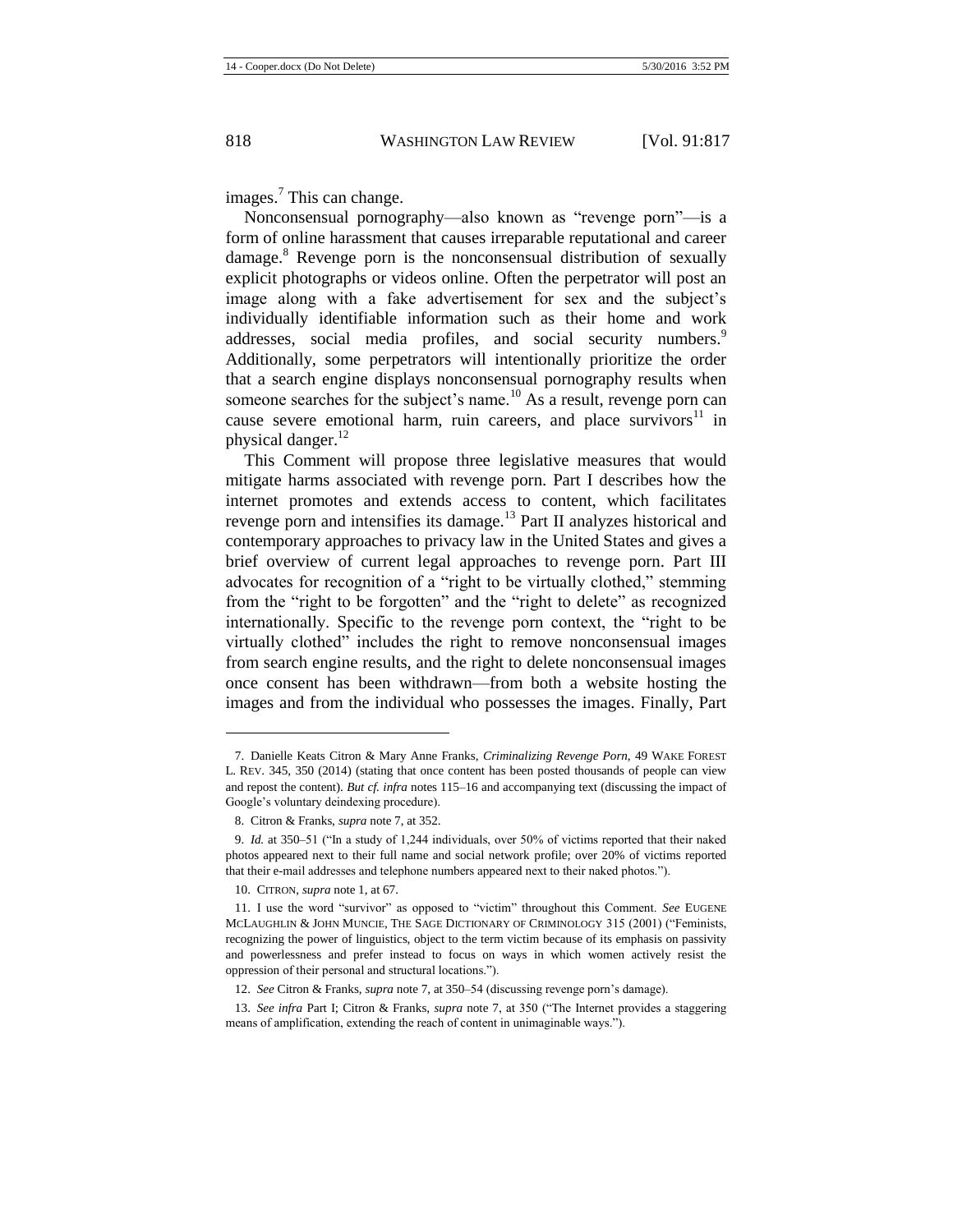IV describes the potential legal challenges these proposals might face and ways to overcome these barriers.

#### I. REVENGE PORN DESTROYS CAREERS, REPUTATIONS, RELATIONSHIPS, AND CAUSES PSYCHOLOGICAL HARM

<span id="page-3-0"></span>Often, the first response to revenge porn is a form of victim blaming<sup>14</sup>: "don't take nude photos or videos."<sup>15</sup> The logic goes, if you do not take pictures or videos of yourself or allow others to take them, then you will not have a problem. This ostensibly simple solution ignores the gendered nature of the problem, $16$  the reality that these images are being taken—and will continue to be<sup>17</sup>—and the severity of the effect of the non-consensual publication of nude images online. What happens online affects our lives offline. People who post revenge porn online destroy survivors' offline reputations, job opportunities, and relationships, and cause psychological harm.<sup>18</sup> These harms are intensified due to cultural norms and because the internet is easy to use and globally accessible.<sup>19</sup>

<span id="page-3-1"></span>One prominent aspect that fuels revenge porn's harms is its cultural and gendered context. It is often men who instigate the initial act of recording and women who suffer the consequences.<sup>20</sup> Danielle Citron, who has extensively studied revenge porn, illustrates that revenge porn is powerful because society gives it power: "[h]arassers know that women will be seen as sluts . . . [and] post women's nude images

<sup>14.</sup> Mary Anne Franks, *Adventures in Victim Blaming: Revenge Porn Edition*, CONCURRING OPINIONS (Feb. 1, 2013), http://concurringopinions.com/archives/2013/02/adventures-in-victimblaming-revenge-porn-edition.html [https://perma.cc/6VUZ-V6B7] ("[G]iven that it is women who are primarily targeted by revenge porn, the advice is really aimed at women, and aimed specifically at restricting their sexual behavior.").

<sup>15.</sup> Eric Goldman, *What Should We Do About Revenge Porn Sites Like Texxxan?*, FORBES (Jan. 28, 2013), http://www.forbes.com/sites/ericgoldman/2013/01/28/what-should-we-do-about-revengeporn-sites-like-texxxan/#74f9d4cd4177 ("[F]or individuals who would prefer not to be a revenge porn victim or otherwise have intimate depictions of themselves publicly disclosed, the advice will be simple: don't take nude photos or videos.").

<sup>16.</sup> *See* Franks, *supra* not[e 14.](#page-3-0)

<sup>17.</sup> Emma Barker, *Cosmo Survey: 9 out of 10 Millennial Women Take Naked Photos*, COSMOPOLITAN (Sept. 3, 2014),

http://www.cosmopolitan.com/sex-love/advice/a30675/ninety-percent-millennial-women-takenude-photos-cosmo-survey/ [https://perma.cc/P4VE-VN8J].

<sup>18.</sup> CITRON, *supra* not[e 1,](#page-1-0) at 17.

<sup>19.</sup> *See* CITRON, *supra* note [1.](#page-1-0) *See generally* Martha C. Nussbaum, *Objectification and Internet Misogyny*, *in* THE OFFENSIVE INTERNET: PRIVACY, SPEECH, AND REPUTATION 68 (Saul Levemore & Martha C. Nussbaum et al. eds., 2010).

<sup>20.</sup> *See* CITRON, *supra* not[e 1,](#page-1-0) at 17.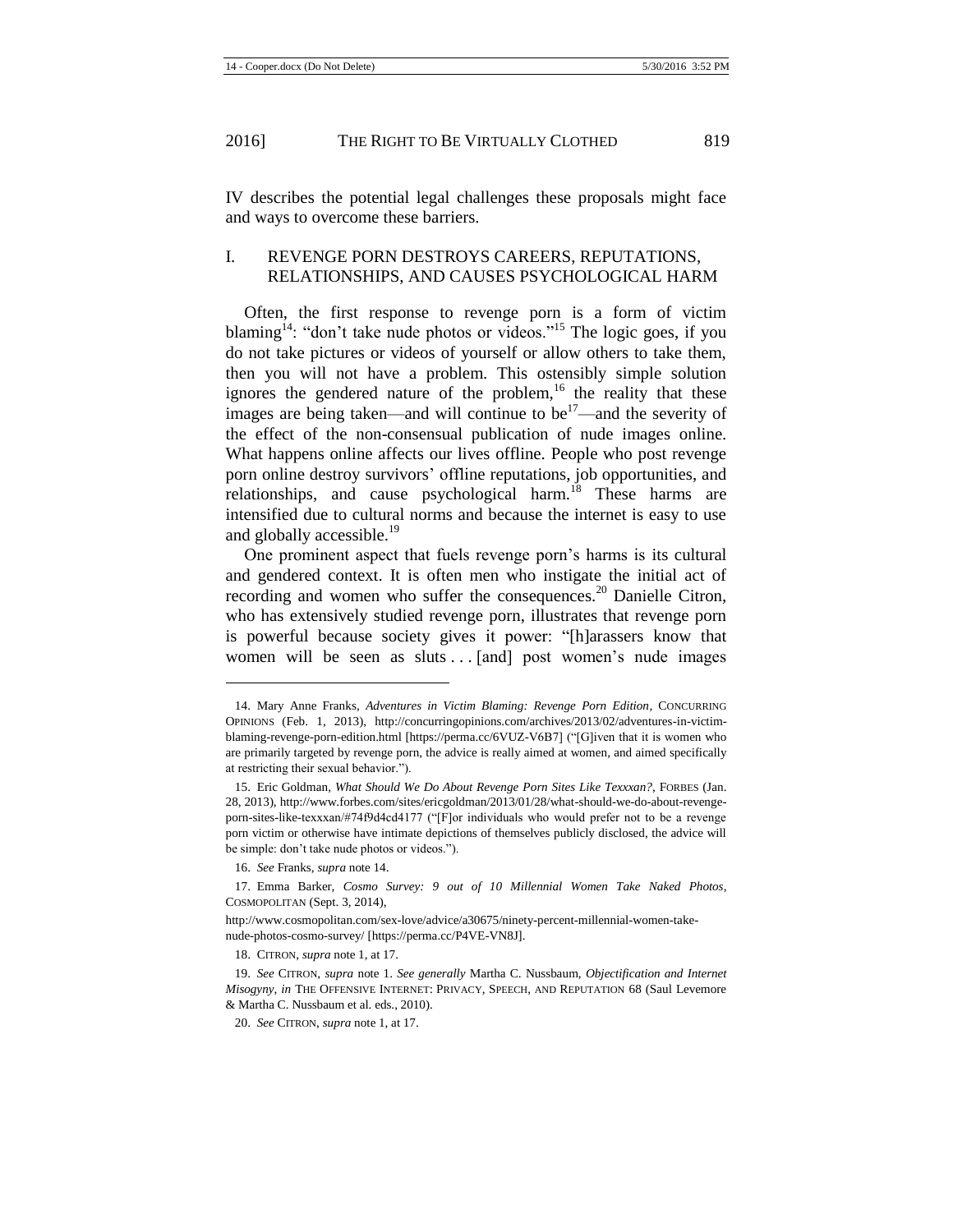because they know it will make them unemployable, undateable, and at risk for sexual assault."<sup>21</sup> Although revenge is certainly a reason that people post revenge porn, it is not the only reason.<sup>22</sup> Perpetrators may be motivated by money, sexual gratification, or entertainment, or have no particular reason. $^{23}$  Whatever the motivation, it is no coincidence that ninety percent of revenge porn survivors are female.<sup>24</sup> This is not to say that revenge porn does not affect men.<sup>25</sup> Rather, revenge porn disproportionately affects women, both in terms of the number of women affected and the amount of social stigma attached.

A second aspect is that the internet's accessibility and ease of use allows "relatively powerless people [to] gain enormous power over the lives of particular women  $\ldots$   $\ldots$  <sup>226</sup> The internet provides nearly everyone the opportunity to publish material anonymously and instantly. Prior to the internet, perpetrators were arguably more accountable because publicizing pictures required printing and mailing pictures; images and videos went as widely as they were distributed; and there was a trail by which to trace perpetrators.<sup>27</sup> Now, people can anonymously share images and videos—that have major life consequences for the subject globally, without fear that anyone will know they were the publisher.<sup>28</sup>

Moreover, revenge porn perpetrators have developed sophisticated ways of exploiting search engine algorithms so that employers, friends, and new acquaintances searching a survivor's name will see the nonconsensual pornography first.<sup>29</sup> This is particularly damaging because up to seventy percent of employers have rejected candidates based on data found online and seventy-five percent of employers have formal policies that require hiring personnel to research applicants

<sup>21.</sup> *Id.*

<sup>22.</sup> Holly, *Infographic: The Anatomy of an Effective Revenge Porn Law*, END REVENGE PORN (Jan. 23, 2015), http://www.cybercivilrights.org/anatomy-effective-revenge-porn-law/ [https://perma.cc/TX9B-FAYU].

<sup>23.</sup> *Id.*

<sup>24.</sup> Natalie Webb, *End Revenge Porn Infographic*, CYBER C.R. INITIATIVE (Jan. 3, 2014), http://www.cybercivilrights.org/end\_revenge\_porn\_infographic [https://perma.cc/4JRT-GFQU].

<sup>25.</sup> *Id.*

<sup>26.</sup> Nussbaum, *supra* not[e 19,](#page-3-1) at 69.

<sup>27.</sup> *Id.* at 79.

<sup>28.</sup> *Id.*

<sup>29.</sup> "Google bombing" causes Google's page rank algorithm to cause certain pages or images to appear when searching a particular phrase, such as a survivor's name. *See* Marziah Karch, *What Is a Google Bomb*, ABOUT TECH, http://google.about.com/od/g/g/googlebombdef.htm [https://perma.cc/JD39-QVRH] (last updated Mar. 1, 2016).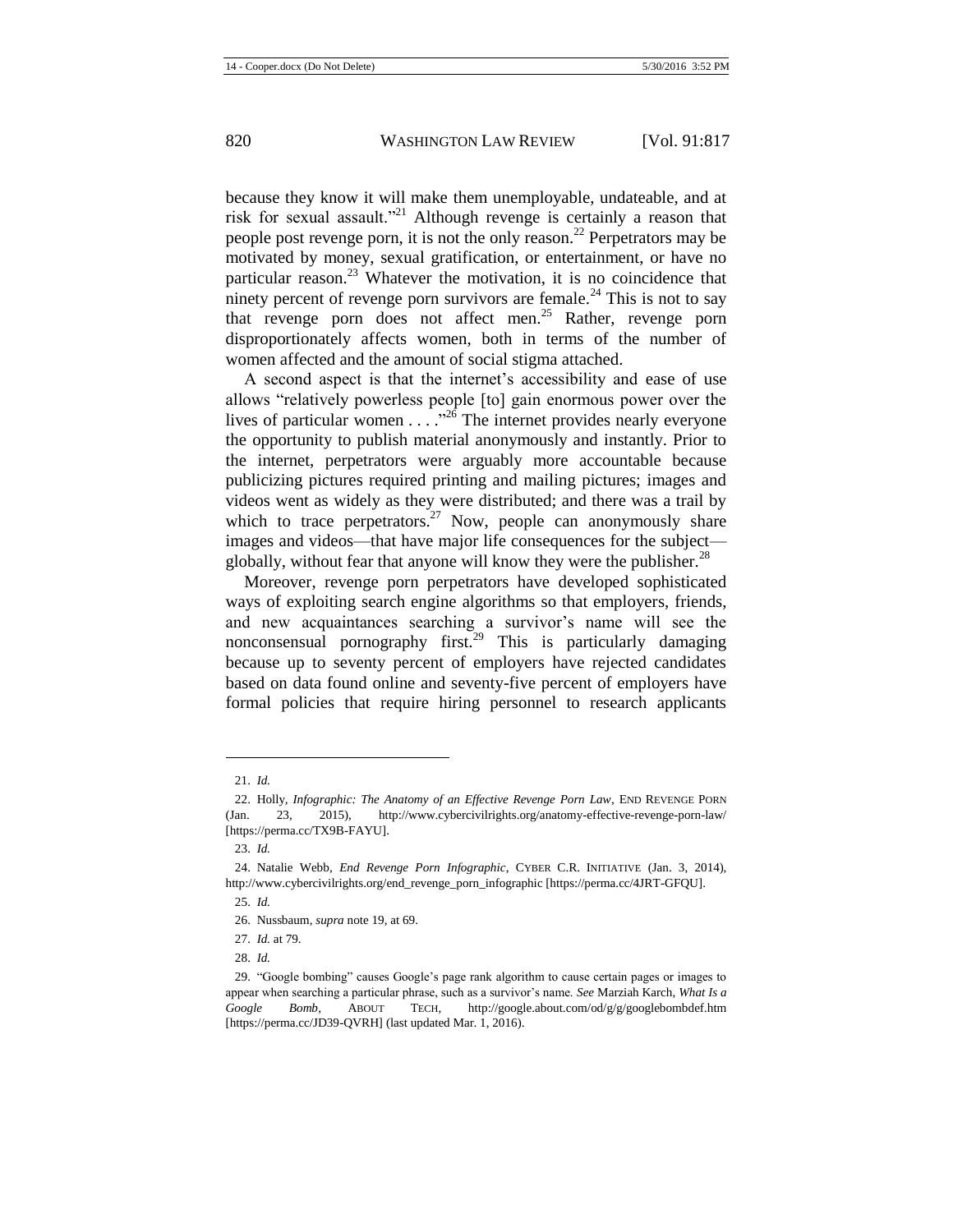online.<sup>30</sup> Images form first impressions that cannot be undone: "Even if prospective employers are clear that [potential employees] are victims and that the rumors are false, knowing the pornographic depictions may taint their view of these women, just as knowledge of a rape victim's identity often colors people's associations with her."<sup>31</sup>

<span id="page-5-1"></span>In addition to ruining survivors' livelihoods, revenge porn can destroy social aspects of survivors' lives by engendering fear, destroying their ability to date, and causing feelings of embarrassment in public.<sup>32</sup> Revenge porn is also used as blackmail to keep women in abusive relationships or as leverage in custody negotiations.<sup>33</sup> Revenge porn websites capitalize on this harm, by extorting survivors by making them pay fees to remove content as well.<sup>34</sup> Given the multitude of harms that result from revenge porn, there is a clear need for regulation and effective redress for survivors.

## II. THE CURRENT LEGAL LANDSCAPE DOES NOT EFFECTIVELY ADDRESS REVENGE PORN

## *A. The Right to Privacy Does Not Include the Right to Control Information About Oneself*

The evolution of privacy law created a system that protects certain privacy violations but fails to address revenge porn effectively. Revenge porn is, in essence, a privacy violation: images intended for a specific person at a specific time are publicized for the world to see. Privacy law evolved in a piecemeal manner, and the legal concept of privacy began with tort liability.<sup>35</sup> Beyond tort liability, privacy evolved into an adjunct constitutional right. $36$  And, over the years, Congress recognized some pockets of privacy for certain types of information, $37$  but there is no

<span id="page-5-0"></span><sup>30.</sup> CROSS-TAB MKTG. SERVS., ONLINE REPUTATION IN A CONNECTED WORLD (2010), http://www.job-hunt.org/guides/DPD\_Online-Reputation-Research\_overview.pdf [https://perma.cc/MG2L-VTLH].

<sup>31.</sup> Nussbaum, *supra* note [19,](#page-3-1) at 80.

<sup>32.</sup> *See id.*

<sup>33.</sup> Michelle Goldberg, *Revenge Porn Is Malicious and Reprehensible. But Should It Be a Crime?*, NATION (Oct. 1, 2014), http://www.thenation.com/article/181829/war-against-revengeporn [https://perma.cc/ZSF3-B8UM].

<sup>34.</sup> CITRON, *supra* note [1,](#page-1-0) at 175 ("MyEx.com removes people's nude photos within forty-eight hours after people pay them \$400.").

<sup>35.</sup> DANIEL J. SOLOVE & PAUL M. SCHWARTZ, INFORMATION PRIVACY LAW 10 (4th ed. 2012).

<sup>36.</sup> *See generally* Roe v. Wade, 410 U.S. 113, 152 (1973).

<sup>37.</sup> *See, e.g.*, Health Insurance Portability and Accountability Act of 1996, Pub. L. No. 104-191, 110 Stat. 1936; 45 C.F.R. pt. 164 (2016) (privacy of individually identifiable health information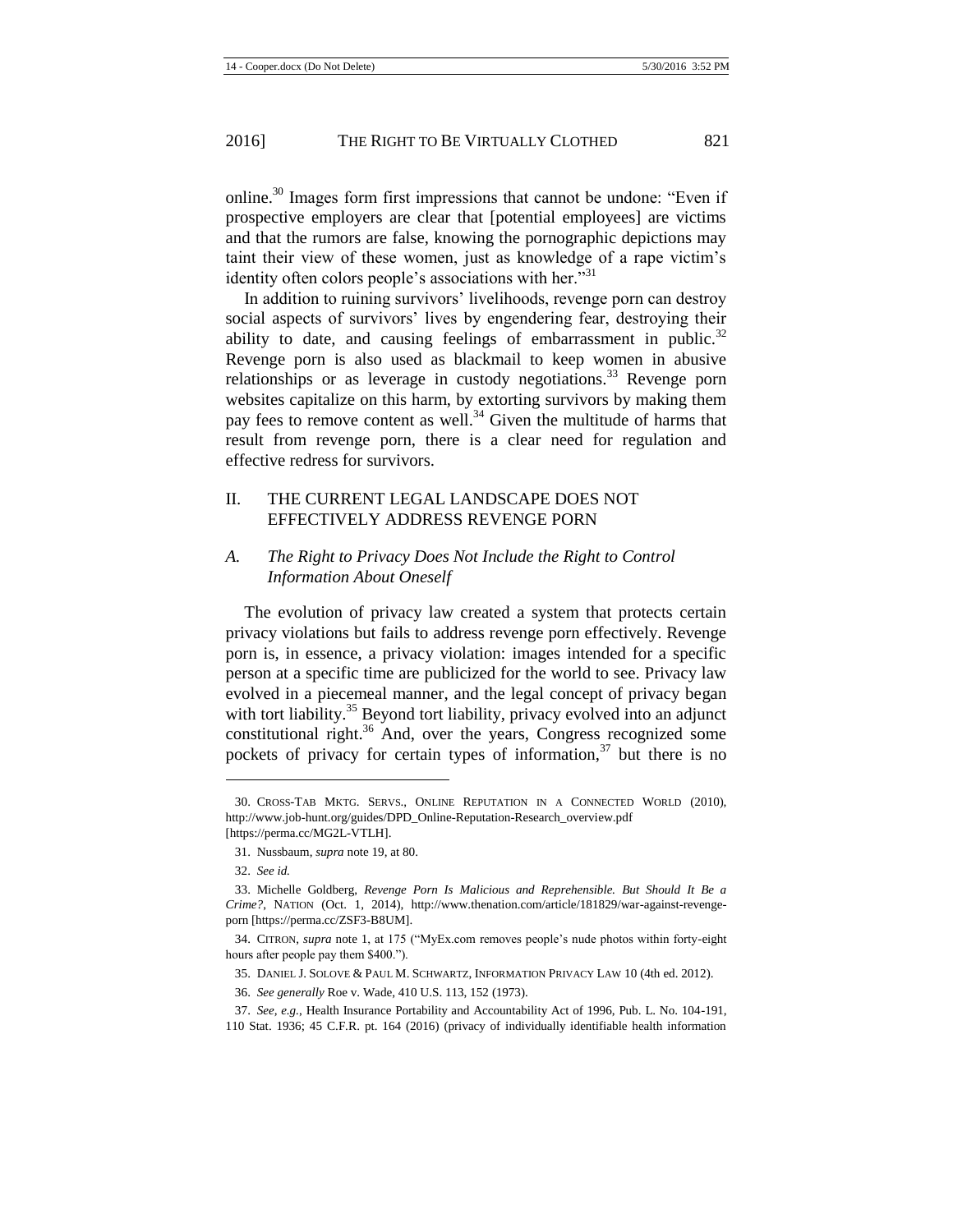general right to privacy that revenge porn survivors can invoke.

<span id="page-6-0"></span>The most profound development in privacy law in the United States was Samuel Warren and Louis Brandeis' seminal article, "The Right to Privacy."<sup>38</sup> Warren and Brandeis argued that there should be a common law "right to be let alone," drawing comparisons between the right to privacy and property rights.<sup>39</sup> Fifteen years later, Georgia became the first state to uphold a common law tort action for privacy invasions.<sup>40</sup> In the years that followed, other states began to legally recognize the harms caused by privacy invasions through various torts. $41$  In 1960, William Prosser surveyed the state of existing tort law and concluded that there were essentially four types of privacy harms: (1) intrusion upon the plaintiff's seclusion or solitude, or into his private affairs; (2) public disclosure of embarrassing private facts about the plaintiff; (3) publicity that places the plaintiff in a false light in the public eye; and (4) appropriation, for the defendant's advantage, of the plaintiff's name or likeness.<sup>42</sup> Although privacy law is by no means uniform across states, the Restatement (Second) of Torts tracks Prosser's model, and most states recognize some, if not all, of these torts. $43$ 

The United States Supreme Court also recognizes a limited constitutional right to privacy.<sup>44</sup> The United States Constitution, unlike the constitutions in some other countries, does not explicitly mention the right of privacy.<sup>45</sup> The Court held, "the protection of a person's *general*

- 40. Pavesich v. New Eng. Life Ins., 50 S.E. 68 (Ga. 1905).
- 41. *See* William L. Prosser, *Privacy*, 48 CAL. L. REV. 383, 385 (1960).
- 42. *Id.* at 389.

covered by the Health Insurance Portability and Accountability Act); 15 U.S.C. § 6501 (2012) (privacy of children's personal information collected by websites covered by the Children's Online Privacy Protection Act); *id.* §§ 6801–6809 (2012) (privacy of financial records covered by the Gramm-Leach-Bliley Act).

<sup>38.</sup> Samuel D. Warren & Louis D. Brandeis, *The Right to Privacy*, 4 HARV. L. REV. 193 (1890); *see also* Daniel J. Solove, *A Brief History of Information Privacy Law*, *in* PROSKAUER ON PRIVACY 10 (2006) (describing the evolution of privacy law).

<sup>39.</sup> Warren & Brandeis, *supra* not[e 38.](#page-6-0)

<sup>43.</sup> SOLOVE & SCHWARTZ, *supra* note [35,](#page-5-0) at 32; RESTATEMENT (SECOND) OF TORTS § 652A–E (Am. Law. Inst. 1977).

<sup>44.</sup> *See generally* Roe v. Wade, 410 U.S. 113 (1973) (finding the "right of privacy" within the penumbras of the Bill of Rights).

<sup>45.</sup> *Compare* U.S. CONST., *with* S. AFR. CONST., 1996, ch. 2, § 14, http://www.justice.gov.za/legislation/constitution/SAConstitution-web-eng.pdf

<sup>[</sup>https://perma.cc/X9E3-F6AY] ("Everyone has the right to privacy"), *and* MAGYARORSZÁG ALAPTÖRVÉNYE [THE FUNDAMENTAL LAW OF HUNGARY], ALAPTÖRVÉNY, art. 6 ("Every person shall have the right to the protection of his or her private and family life, home, relations and good reputation . . . Every person shall have the right to the protection of his or her personal data, and to access and disseminate data of public interest."). *See also Roe*, 410 U.S. at 152 ("The Constitution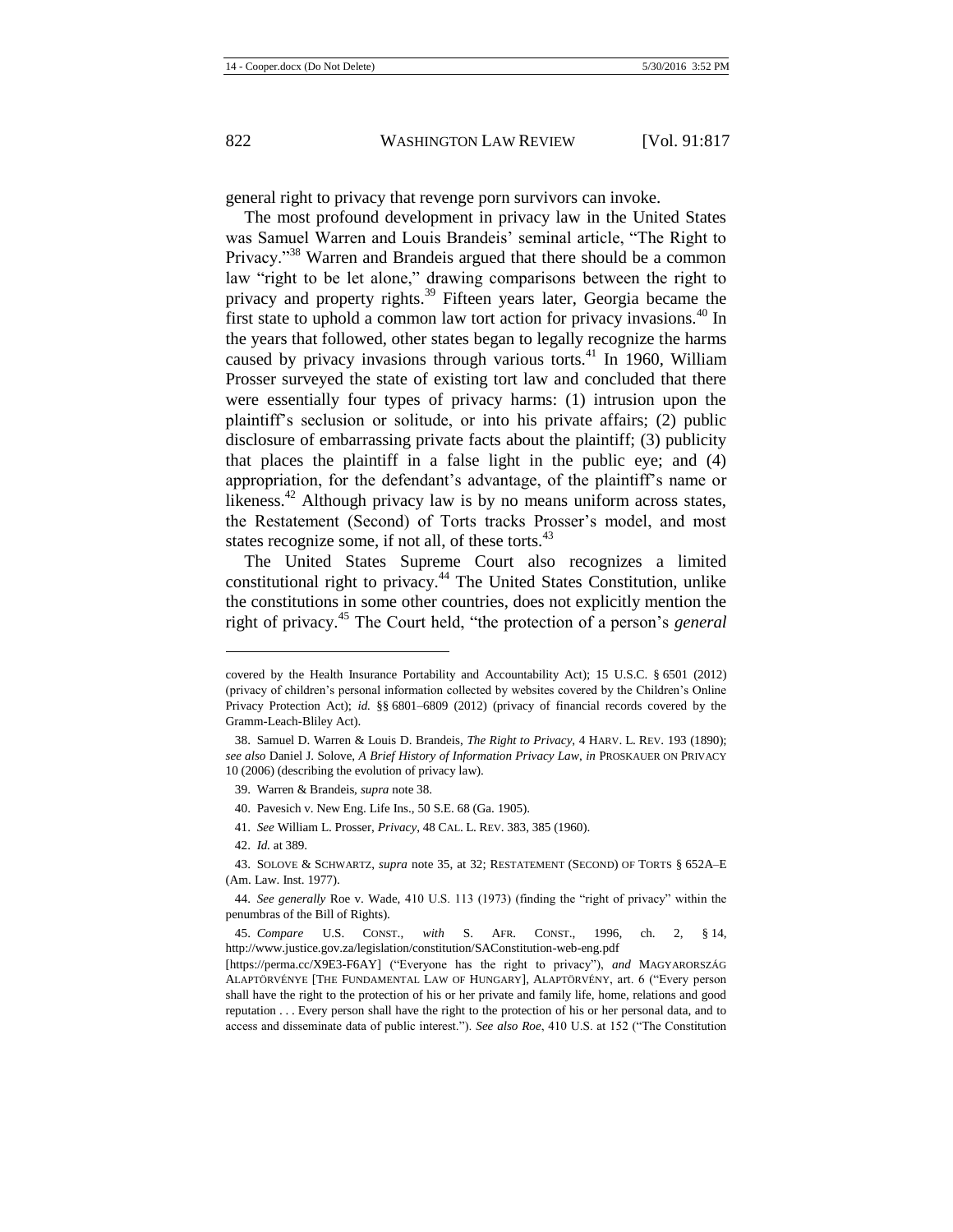right to privacy—his right to be let alone by other people—is, like the protection of his property and of his very life, left largely to the law of the individual States."<sup>46</sup> However, the Court recognized that there are privacy rights embedded in the Constitution as adjunct rights that exist in the penumbras of other rights. $47$  That is, certain zones of privacy exist that are rooted in the Constitution.<sup>48</sup> For example, the Court recognized the "privacy in one's associations" as a corollary to the First Amendment,<sup>49</sup> the privacy of the marital bedroom,<sup>50</sup> and the privacy of an individual's sexual behavior, $51$  as protected by the Due Process Clause of the Fourteenth Amendment. Outside of previously recognized zones—or "penumbras"—the right of privacy is limited to "personal rights that can be deemed 'fundamental."<sup>52</sup>

Beyond the Supreme Court's recognition of common law and constitutional privacy, Congress has passed a number of federal privacy laws. But these laws only provide limited protection in specific contexts. For example, the Health Information Portability and Accountability Act of 1996<sup>53</sup> (HIPAA) prohibits the disclosure of protected health information,<sup>54</sup> the Gramm-Leach-Bliley Act requires financial institutions to safeguard sensitive financial data,<sup>55</sup> and the Children's Online Privacy Protection Act provides certain levels of privacy for children online.<sup>56</sup> Although some federal laws that prohibit the sexual exploitation of minors can be used to force websites to remove nude images of children,<sup>57</sup> there are no similar protections for adults whose nude images have been posted online without their consent.

- 49. NAACP v. Alabama, 357 U.S. 449, 462 (1958).
- 50. Griswold v. Connecticut, 381 U.S. 479, 485–86 (1965).
- 51. Lawrence v. Texas, 539 U.S. 558, 578 (2003).
- 52. *Roe*, 410 U.S. at 152.
- 53. Pub. L. No. 104-191, 110 Stat. 1936.
- 54. 45 C.F.R. pt. 164 (2016) (protecting privacy of individually identifiable health information).
- 55. 15 U.S.C. §§ 6801–6809 (2012) (protecting privacy of financial records).
- 56. *Id.* § 6501 (protecting privacy of children's personal information collected by websites).
- 57. *Id.* §§ 6501–6506; 18 U.S.C. § 2252 (2012).

does not explicitly mention any right of privacy.").

<sup>46.</sup> Katz v. United States, 389 U.S. 347, 350–51 (1967) (emphasis in original).

<sup>47.</sup> *See Roe*, 410 U.S. at 152.

<sup>48.</sup> *Id.* ("In varying contexts, the Court or individual Justices have, indeed, found at least the roots of that right in the First Amendment, in the Fourth and Fifth Amendments, in the penumbras of the Bill of Rights, in the Ninth Amendment, or in the concept of liberty guaranteed by the first section of the Fourteenth Amendment . . . . These decisions make it clear that only personal rights that can be deemed 'fundamental' or 'implicit in the concept of ordered liberty,' are included in this guarantee of personal privacy." (citations omitted)).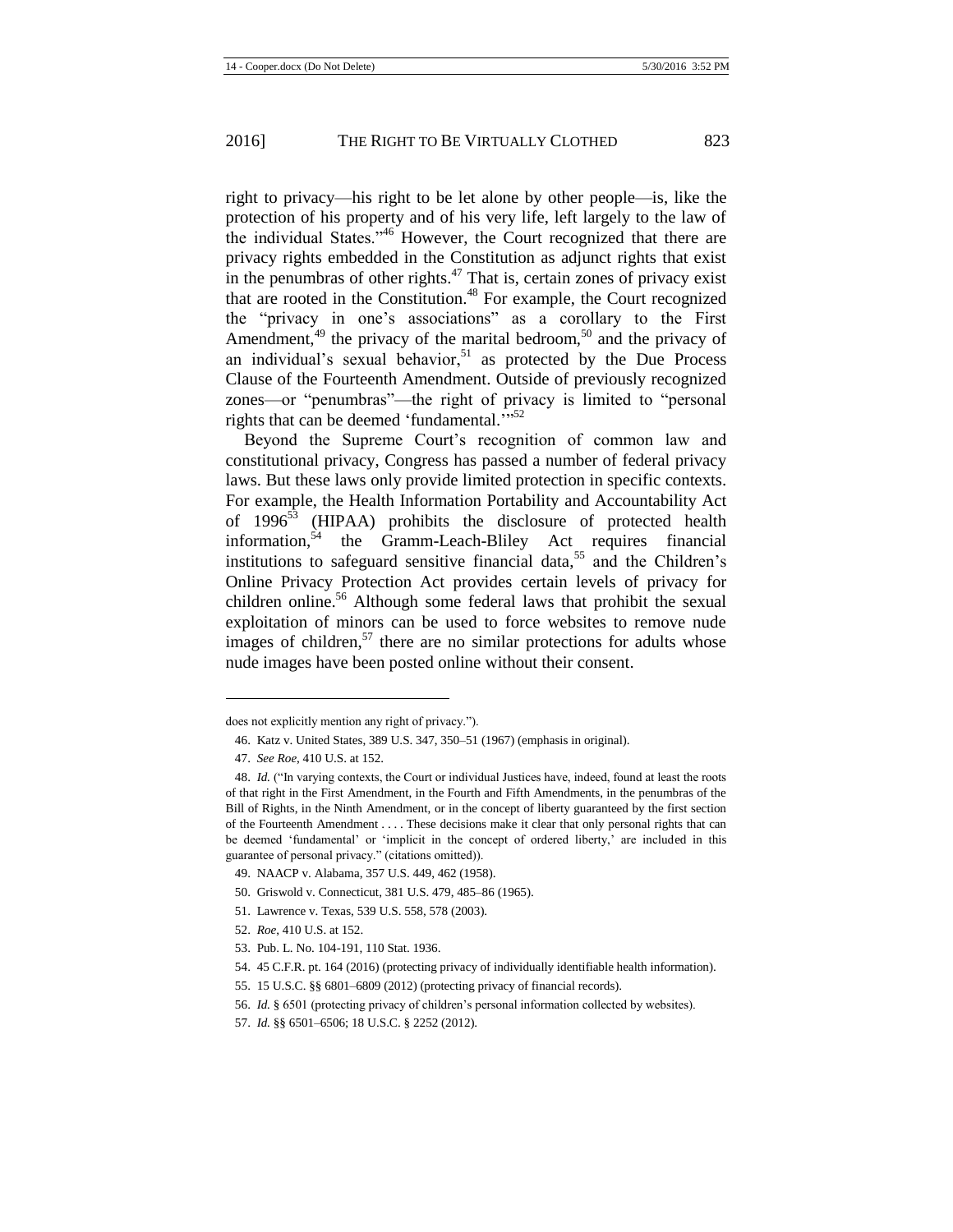Current law is limited because it does not allow revenge porn survivors any control over the images that others have posted online. Although tort law may allow survivors to sue for public disclosure of private facts or the intentional infliction of emotional distress,<sup>58</sup> these laws do not address the ongoing reputational harm caused by the images remaining online. Likewise, federal privacy laws do not address nonconsensually distributed images for adults, and federal law prevents states from addressing the problem.<sup>59</sup>

## *B. Legal Avenues for Addressing Revenge Porn's Harms Are Burgeoning, Yet Remain Inadequate*

<span id="page-8-0"></span>Despite the legal system's recognition of privacy harms, the remedies for revenge porn are inadequate.<sup>60</sup> The legal system keeps most survivors at its gates due to the costs of litigation, $61$  the inability to remain anonymous in a lawsuit, $62$  and the difficulty of obtaining computer forensic evidence linking perpetrators to crimes.<sup>63</sup> This is especially true given that many perpetrators are judgment proof, and the costs and complexity of taking on a revenge porn case are formidable.<sup>64</sup> However, those with representation have attempted to address the damages of revenge porn through criminal law and civil remedies, including copyright law and civil rights law, and by attempting to hold website operators accountable through various torts.<sup>65</sup> The problem with the current criminal and civil responses to revenge porn is that they are slow, costly, and—in many circumstances—ultimately ineffective at removing the underlying content. While litigation is pending, images remain online, often linked to a survivor's name, and they continue to affect survivors' livelihoods, social lives, and mental well-being.

- 62. FED. R. CIV. P. 17(a)(1).
- 63. CITRON, *supra* not[e 1,](#page-1-0) at 84.

<sup>58.</sup> CITRON, *supra* not[e 1,](#page-1-0) at 121.

<sup>59.</sup> *See infra* Part IV.A.

<sup>60.</sup> *See, e.g.*, Danielle Keats Citron, *Civil Rights in Our Information Age*, *in* THE OFFENSIVE INTERNET, *supra* note [19,](#page-3-1) at 31, 32 (arguing that in many cyber crimes "[t]raditional criminal and tort law can reach some of [survivors'] injuries, such as the tarnished reputations, emotional distress caused by threats, and privacy invasions. But they fall short of a complete response because they fail to address the gender and race-based nature of the damage").

<sup>61.</sup> Citron & Franks, *supra* not[e 7,](#page-2-0) at 358.

<sup>64.</sup> Brian Leiter, *Cleaning Cyber-Cesspools: Google and Free Speech*, *in* THE OFFENSIVE INTERNET, *supra* not[e 19,](#page-3-1) at 155, 160.

<sup>65.</sup> *See* CITRON, *supra* not[e 1,](#page-1-0) at 121.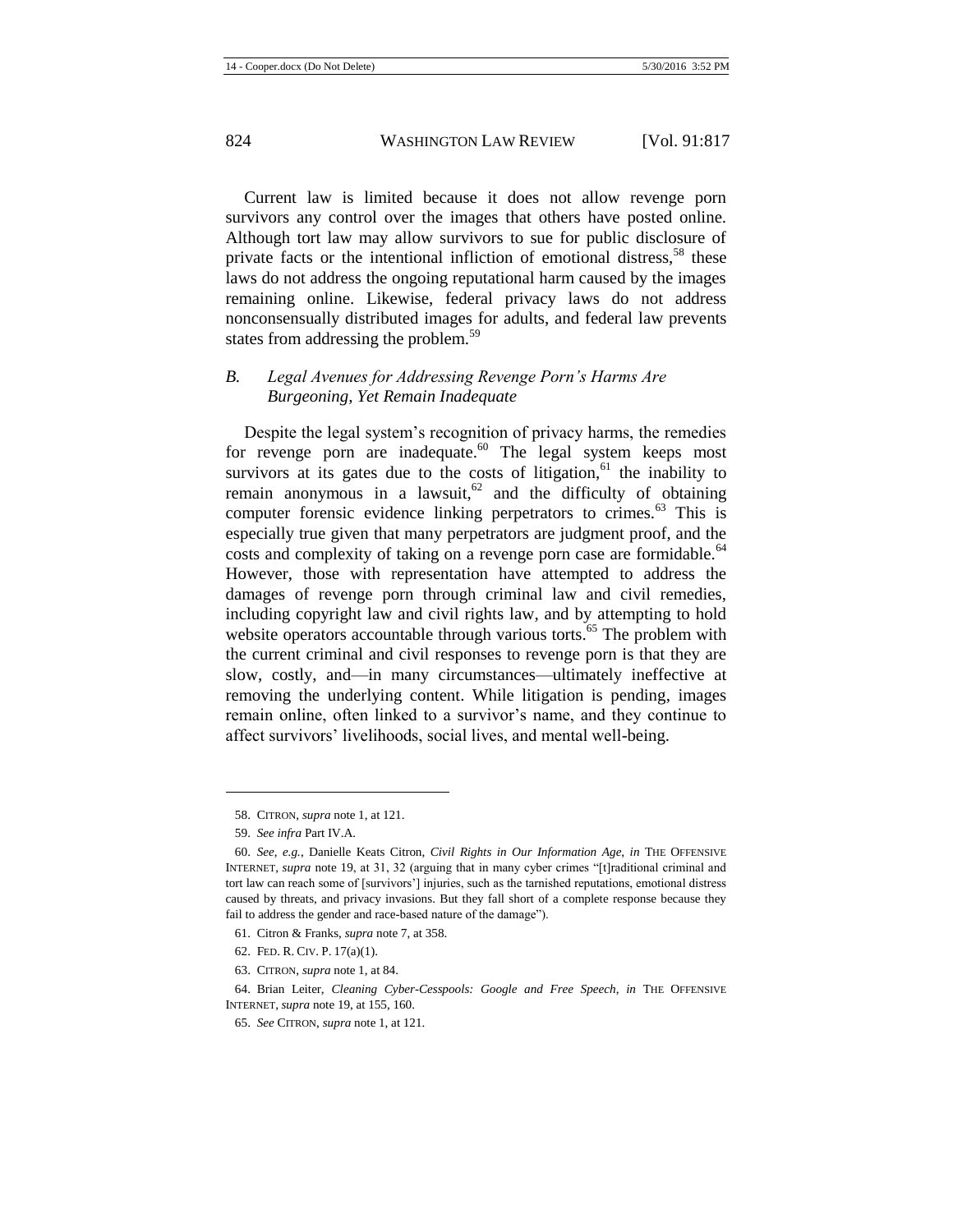#### *1. Criminal Law*

<span id="page-9-0"></span>Criminal law is a promising solution because it can help deter potential perpetrators, yet it remains unavailable to some survivors because not all states have passed criminal revenge porn laws. As of May 2016, thirty-two states had passed revenge porn specific criminal laws.<sup>66</sup> Nine additional states had bills pending in legislation.<sup>67</sup> For those fortunate enough to live in a state where revenge porn is a criminal act, these laws will likely have deterrent effects. But even if all states criminalize revenge porn, criminalization will not fully address the reputational damage revenge porn causes. In other words, incarcerating a person for revenge porn does not change the fact that a search engine will continue to perpetuate the reputational damage caused by the crime, nor does it remove the posted content.<sup>68</sup>

In addition to revenge porn specific state criminal laws, federal criminal law prohibits some types of revenge porn conduct as well. For example, the federal stalking statute prohibits a perpetrator from engaging in a "course of conduct" that puts a person in reasonable fear of death or serious bodily injury or causes substantial emotional distress.<sup>69</sup> But in many cases revenge porn perpetrators make no explicit threats, and the behavior at issue does not meet the "course of conduct"<sup>70</sup> required for felony stalking charges.<sup>71</sup>

Although criminal laws will help by deterring perpetrators of revenge porn, $^{72}$  these laws do not address the removal of the content from search engine results, websites, or from perpetrators. Because the content

<sup>66.</sup> *State Revenge Porn Criminal Laws*, C.A. GOLDBERG (last updated May 6, 2016), http://www.cagoldberglaw.com/states-with-revenge-porn-laws [https://perma.cc/532M-74JB].

<sup>67.</sup> *See id.* (listing pending bills).

<sup>68.</sup> Many advocates support, and have comprehensively addressed, laws criminalizing revenge porn. *See, e.g.*, Citron & Franks, *supra* note [7.](#page-2-0) Although criminalization will be an important part of the fight against revenge porn and has been successful in other countries, this Comment will focus on other methods of relief for survivors and will not further discuss criminalization as a solution. For a further discussion of international criminalization efforts*,* see Alice Nutting, *Revenge Porn Is Vile Symptom of Modern Misogyny — But We Now Have a Chance to Stamp It Out*, INDEPENDENT (Nov. 16, 2014), http://www.independent.co.uk/voices/comment/revenge-porn-is-vile-symptom-ofthe-misogynistic-modern-age—its-about-time-we-had-a-protection-law-9864101.html [http://perma.cc/VM28-AJ5A] (discussing Britain's recent revenge porn laws).

<sup>69.</sup> 18 U.S.C. § 2261A (2012).

<sup>70.</sup> "The term 'course of conduct' means a pattern of conduct composed of 2 or more acts, evidencing a continuity of purpose." 18 U.S.C. § 2266(2).

<sup>71.</sup> *Id.*

<sup>72.</sup> CITRON, *supra* not[e 1,](#page-1-0) at 123 ("Criminal convictions are powerful deterrents because of their lasting collateral consequences.").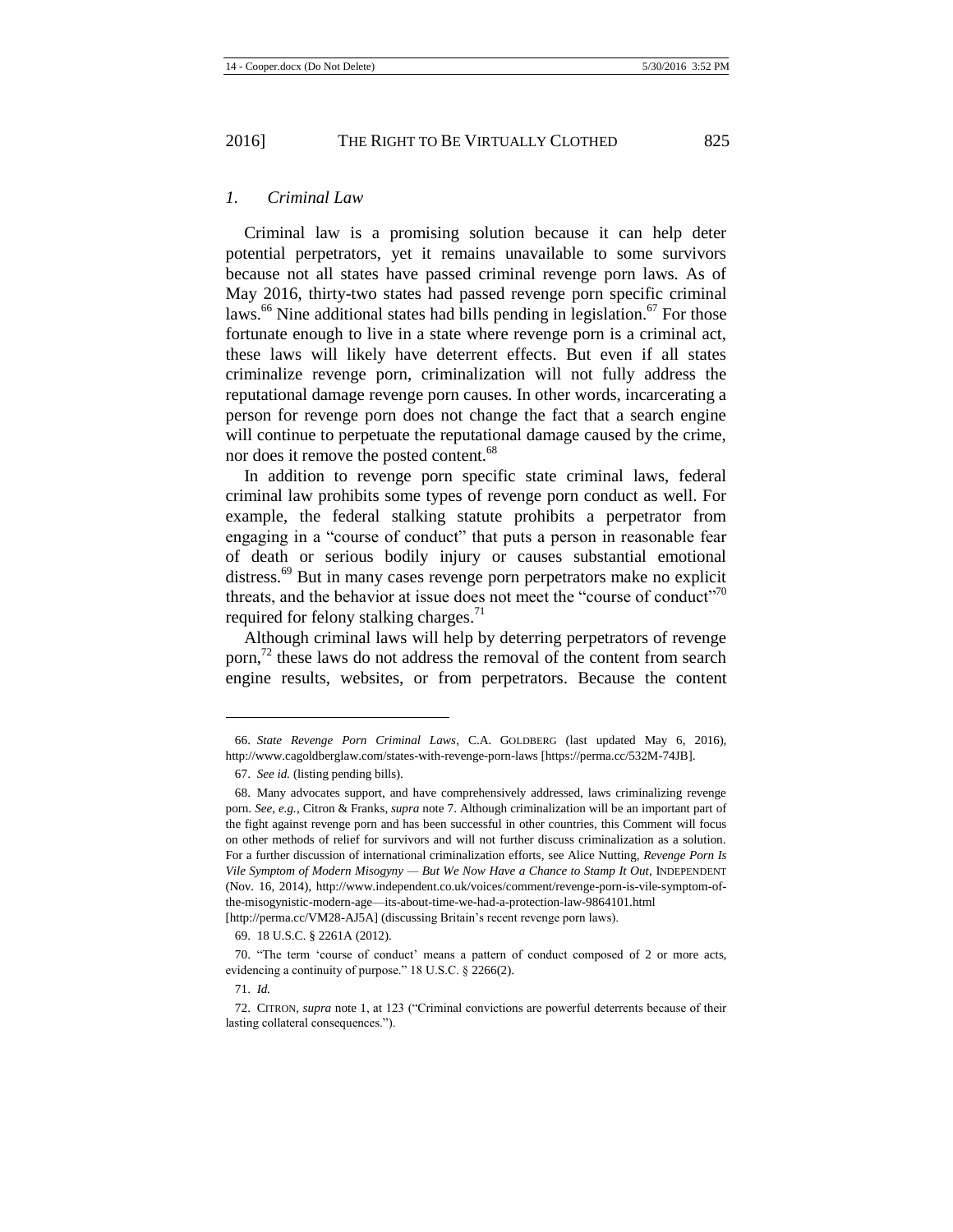remains online and accessible through search engines worldwide, these laws do not remedy revenge porn's reputational harms. In fact, several state criminal laws explicitly carve out immunity for website operators.<sup>73</sup> Thus, websites have no legal liability for failure to remove revenge porn images posted by users.<sup>74</sup> Perpetrators likewise are not legally compelled to destroy the images at issue. Only Hawaii and North Carolina give courts the power to order destruction of the images pursuant to their revenge porn laws.<sup>75</sup> However, to destroy a recording, a Hawaiian court must find either that the recording was nonconsensual or that the defendant acted with intent to harm.<sup>76</sup> Similarly, for a North Carolina court to order the destruction of an image, the plaintiff must prove the perpetrator's intent to do either of the following:

- a. Coerce, harass, intimidate, demean, humiliate, or cause financial loss to the depicted person.
- b. Cause others to coerce, harass, intimidate, demean, humiliate, or cause financial loss to the depicted person.<sup>77</sup>

These laws grant judges the discretion to order a perpetrator to delete the nonconsensually recorded content,<sup>78</sup> but each is limited to a showing

<sup>73.</sup> *See, e.g.*, WASH. REV. CODE § 9A.86.010(4) (2016) ("This section does not impose liability upon the following entities solely as a result of content provided by another person: (a) An interactive computer service, as defined in 47 U.S.C. Sec. 230(f)(2)."); N.C. GEN. STAT. ANN. § 14- 190.5A(d) (West, Westlaw through 2015 Reg. Sess.); N.D. CENT. CODE ANN. § 12.1-17-07.2(4) (West, Westlaw through 2015 Reg. Sess.).

<sup>74.</sup> This is necessary because state law to the contrary would be preempted by § 230 immunity. 47 U.S.C. § 230(c)(1) (2012).

<sup>75.</sup> HAW. REV. STAT. ANN. § 711-1110.9(2) (West, Westlaw through 2016 Reg. Sess.) ("In addition to any penalties the court may impose, the court may order the destruction of any recording made in violation of this section."); N.C. GEN. STAT. ANN. § 14-190.5A(e) ("In addition to any penalty or other damages, the court may award the destruction of any image made in violation of this section.").

<sup>76.</sup> HAW. REV. STAT. ANN. § 711-1110.9(1).

<sup>77.</sup> N.C. GEN. STAT. ANN. § 14-190.5A.

<sup>78.</sup> In other states that do not grant judges the discretion to order a perpetrator to delete the nonconsensual content, advocates may still be able to ask the court to order a perpetrator to delete non-consensually recorded content as a form of equitable relief, or use injunctions to prevent dissemination. *See, e.g.*, 42 PA. CONS. STAT. ANN. § 8316.1 (West, Westlaw through 2016 Reg. Sess.) (allowing for "[a]dditional relief the court deems necessary and proper"); TEX. CIV. PRAC. & REM. CODE ANN. § 98B.004 (West, Westlaw through 2015 Reg. Sess.) (allowing a court to "issue a temporary restraining order or a temporary or permanent injunction to restrain and prevent the disclosure or promotion of intimate visual material with respect to the person depicted in the material"). However, I am unaware of any case to date where this has been successful. There may also be a potential equity-based argument where a court could compel the photographer to issue a takedown notice under copyright law. Again, I am unaware of any case where this has been attempted.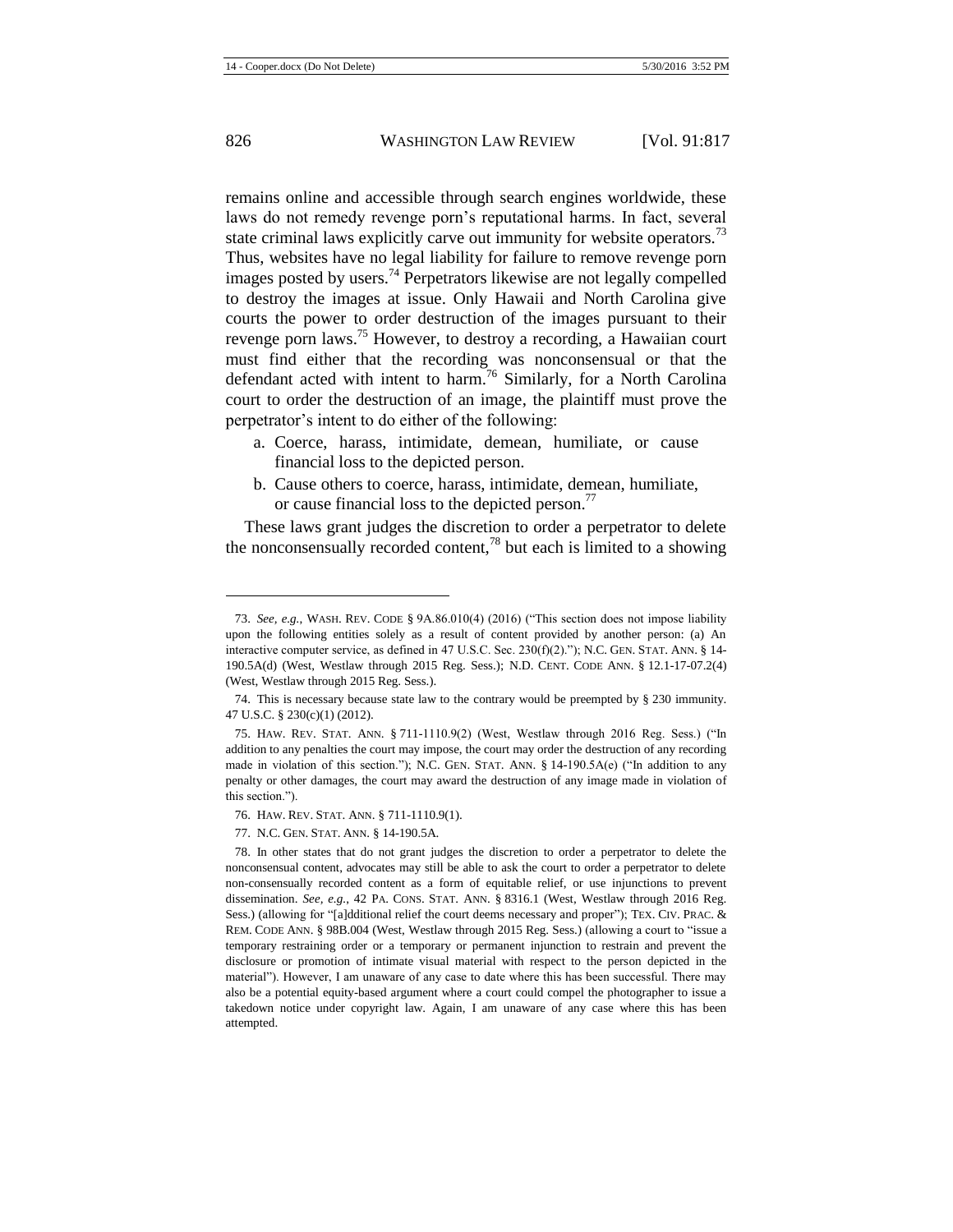of intent.<sup>79</sup> This means that the law does not cover the non-revenge situations where a perpetrator has other motivations such as money, sexual gratification, entertainment, or no particular reason.<sup>80</sup>

In sum, twenty-eight out of fifty states have laws that criminalize revenge porn, and in very specific circumstances a few federal laws may apply to revenge porn. Although these laws, and the continued proliferation of these laws, will help deter revenge porn perpetrators, they do not halt or negate the ongoing reputational damage of revenge porn, once an image has been nonconsensually distributed.

#### *2. Civil Remedies*

Apart from criminal laws, advocates have sought relief against revenge porn perpetrators through civil statutes. For survivors living in California, <sup>81</sup> Florida, <sup>82</sup> North Carolina, <sup>83</sup> North Dakota, <sup>84</sup> Pennsylvania, <sup>85</sup> Texas,  $86$  Vermont,  $87$  Washington,  $88$  and Wisconsin,  $89$  there is the possibility of monetary relief beyond the potential criminal deterrence. However, in only three of these nine states does the law explicitly allow survivors to file suits while maintaining their confidentiality.  $90$ Moreover, the injunctive relief provided pursuant to these statutes (like most injunctive relief) often comes too late—after images have been posted, reposted, and shown up in search results for the survivor's name. While these laws are vital—and legislators should continue to pass them—they are incomplete because they do not address removing revenge porn from search results, websites, or the person who possesses the material.

Attempts to hold websites or website operators liable for failure to remove revenge porn have ultimately been unsuccessful because of the

<sup>79.</sup> *See* HAW. REV. STAT. ANN. § 711-1110.9(2); N.C. GEN. STAT. ANN. § 14-190.5A(e).

<sup>80.</sup> *See supra* Part I.

<sup>81.</sup> CAL. CIV. CODE § 1708.85 (West, Westlaw through 2016 Reg. Sess.).

<sup>82.</sup> FLA. STAT. ANN. § 784.049 (West, Westlaw through 2016 2d Reg. Sess.).

<sup>83.</sup> N.C. GEN STAT. ANN. § 14-190.5A(g).

<sup>84.</sup> N.D. CENT. CODE ANN. § 32-03-58 (West, Westlaw through 2015 Reg. Sess.).

<sup>85.</sup> 42 PA. CONS. STAT. ANN. § 8316.1 (West, Westlaw through 2016 Reg. Sess.).

<sup>86.</sup> TEX. CIV. PRAC. & REM. CODE ANN. § 98B.003 (West, Westlaw through 2015 Reg. Sess.).

<sup>87.</sup> VT. STAT. ANN. tit. 13, § 2606(e) (West, Westlaw through 2016 Reg. Sess.).

<sup>88.</sup> WASH. REV. CODE § 4.24.795 (2014).

<sup>89.</sup> WIS. STAT. ANN. § 995.50(2)(d) (West, Westlaw through 2016 Reg. Sess.) (cross-referencing § 942.09, i.e., a criminal revenge porn statute).

<sup>90.</sup> CAL. CIV. CODE § 1708.85 (West, Westlaw through 2016 Reg. Sess.); VT. STAT. ANN. tit. 13, § 2606; WASH. REV. CODE § 4.24.795.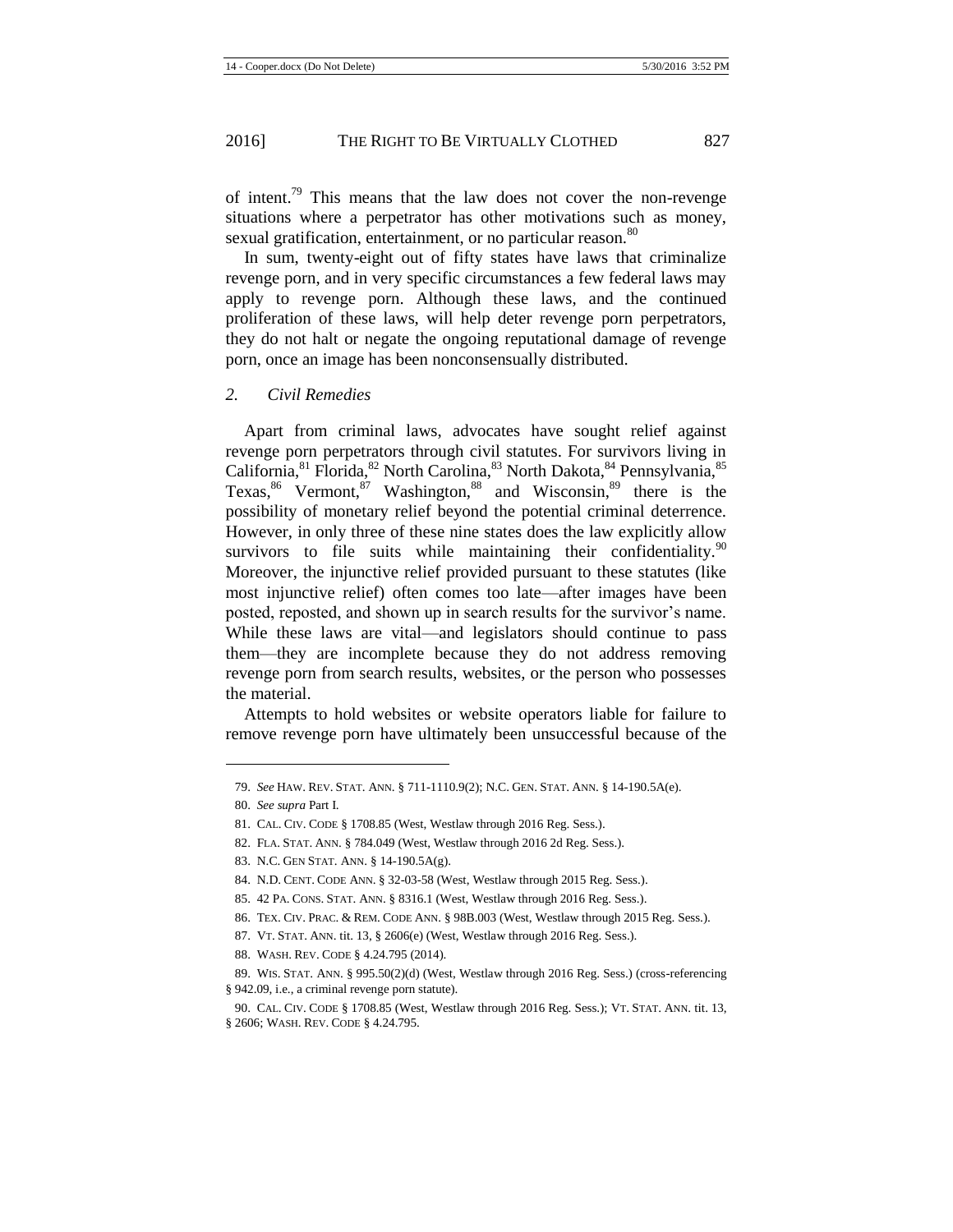Communications Decency Act  $(CDA)$ .<sup>91</sup> The CDA carves out immunity for website operators for user-posted content.<sup>92</sup> Section 230 of the CDA, the "Good Samaritan" provision, states: "no provider or user of an interactive computer service shall be treated as the publisher or speaker of any information provided by another information content provider.<sup>"93</sup> This provision, combined with a preemption clause, effectively insulates people who host revenge porn websites from civil liability.<sup>94</sup> Whoever posts the material on a website is treated as the "publisher," while the website is like an empty news rack where users can place any content and display it to the world at large.<sup>95</sup> Although this immunity is broad, it is not absolute. If a website operator "invites the posting of illegal materials or makes actionable postings itself," this immunity ceases to exist.<sup>96</sup> Practically speaking, because revenge porn is (somewhat by definition) user-posted content, and website operators are likely the only parties able to pay for a judgment, the CDA limits survivors' ability to obtain monetary relief and states' abilities to enact prophylactic legislation in this area. $97$ 

<span id="page-12-0"></span>To address the removal of revenge porn content, some survivors have used copyright law—to which § 230 immunity does not apply.<sup>98</sup> But it is an incomplete solution that does nothing when the photographer is not the survivor.<sup>99</sup> Copyright law protects a photographer or videographer's images from publication, even when they are unpublished and

<sup>91.</sup> *See* Telecommunications Act of 1996, Pub. L. No. 104-104, 110 Stat. 56.

<sup>92.</sup> 47 U.S.C. § 230 (2012).

<sup>93.</sup> *Id.* § 230(c)(1).

<sup>94.</sup> *See, e.g.*, Zeran v. Am. Online, Inc., 129 F.3d 327, 330 (4th Cir. 1997) ("By its plain language, § 230 creates a federal immunity to any cause of action that would make service providers liable for information originating with a third-party user of the service.").

<sup>95.</sup> *Id.*

<sup>96.</sup> *See* Jones v. Dirty World Entm't Recordings, LLC, 766 F. Supp. 2d 828, 836 (E.D. Ky. 2011) (citing Fair Hous. Council of San Fernando Valley v. Roommates.com, LLC, 521 F.3d 1157 (9th Cir. 2008)).

<sup>97.</sup> For a more in-depth analysis of CDA and its application to revenge porn, see Layla Goldnick, Note, *Coddling the Internet: How the CDA Exacerbates the Proliferation of Revenge Porn and Prevents a Meaningful Remedy for Its Victims*, 21 CARDOZO J.L. & GENDER 583, 588 (2015) (explaining the "history, goals, and immunity created by the CDA, examining the distinctions between an 'Internet service provider' ('ISP') and an 'information content provider' and the varying protection granted to each . . . [as well as] a summary of a few of the most salient suggestions for revisions and/or amendments to the CDA proposed by legal scholars."). *See also infra* Section IV(a) (discussing Oregon's successful regulation of "mugshot" photos, where § 230 was not a barrier).

<sup>98.</sup> CITRON, *supra* not[e 1,](#page-1-0) at 172.

<sup>99.</sup> *See* Amanda Levendowski, Note, *Using Copyright to Combat Revenge Porn*, 3 N.Y.U. J. INTELL. PROP. & ENT. L. 422 (2014).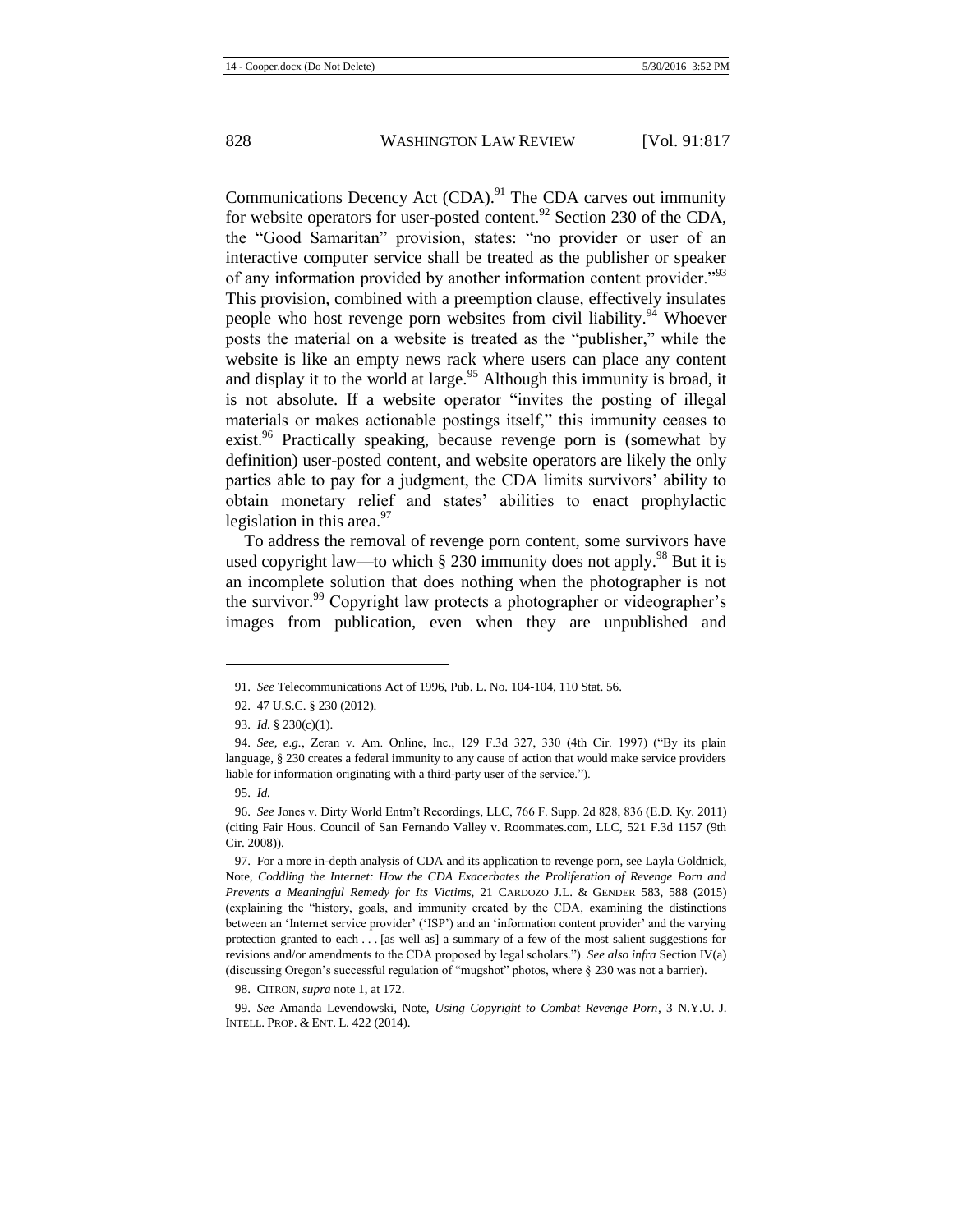unregistered.<sup>100</sup> Websites and search engines<sup>101</sup> that publish or link to copyrighted work can be held liable unless they comply with the "takedown" procedures in the Digital Millennium Copyright Act.<sup>102</sup> This means that the photographer, under penalty of perjury, declares that he or she has the rights to, and does not authorize, the content displayed on a search engine or a website.<sup>103</sup> If the search engine or website fails to "expeditiously . . . remove, or disable access to, the material that is claimed to be infringing or to be the subject of infringing activity," it can be held liable for copyright infringement.<sup>104</sup>

Submitting a takedown request does not guarantee that a website will remove content or that a search engine will expeditiously remove links.<sup>105</sup> Revenge porn websites often ignore a user's request to remove material,<sup>106</sup> and some seek to exploit survivors by asking them for money to remove the content.<sup>107</sup> Attempting to sue a website that publishes copyrighted material requires the survivor or his or her attorney to track down the people behind the websites, which is often extremely difficult and expensive.<sup>108</sup> Proving monetary damages from material that survivors did not intend to be public also limits the effectiveness of some copyright suits.<sup>109</sup> Ultimately, while copyright law

103. *Id.* § 512(c)(3).

l

104. *Id.* § 512(d)(3).

107. *Id.* at 168.

<sup>100.</sup> 17 U.S.C. § 201 (2012) ("Copyright in a work protected under this title vests initially in the author or authors of the work."); *see also id.* § 106 (describing exclusive right to reproduce works); *Copyright in General*, U.S. COPYRIGHT OFFICE http://copyright.gov/help/faq/faqgeneral.html#automatic [https://perma.cc/DBQ7-7HND] (last visited Apr. 14, 2016) ("Copyright exists from the moment the work is created.").

<sup>101.</sup> Websites and search engines fall under the definition of "service provider." *See* 17 U.S.C. § 512 (k)(1) ("[T]he term 'service provider' means an entity offering the transmission, routing, or providing of connections for digital online communications, between or among points specified by a user, of material of the user's choosing, without modification to the content of the material as sent or received.").

<sup>102.</sup> *See id.* § 512(c) (describing website operator liability for user-posted content and the requirements for an effective takedown notice).

<sup>105.</sup> CITRON, *supra* not[e 1,](#page-1-0) at 168; Goldberg, *supra* note [33](#page-5-1) ("[T]he process of getting Google to remove links to copyrighted material can be drawn out and unpredictable.").

<sup>106.</sup> CITRON, *supra* note [1,](#page-1-0) at 172 ("Many revenge porn sites ignore requests to remove infringing material because they are not worried about being sued. They know that most victims cannot afford to hire a lawyer to file copyright claims.").

<sup>108.</sup> In traditional copyright cases, the damages from a breach of copyright come from the expected gains of marketing and selling copyrighted material, which for revenge porn survivors, is nothing. *See In re* Dawson v. Wash. Mut. Bank, F.A., 390 F.3d 1139, 1146 n.3 (9th Cir. 2004) ("interpreting 'actual damages' in the context of the Copyright Act to cover only economic damages" (citing Mackie v. Rieser, 296 F.3d 909, 917 (9th Cir. 2002))).

<sup>109.</sup> *Id.*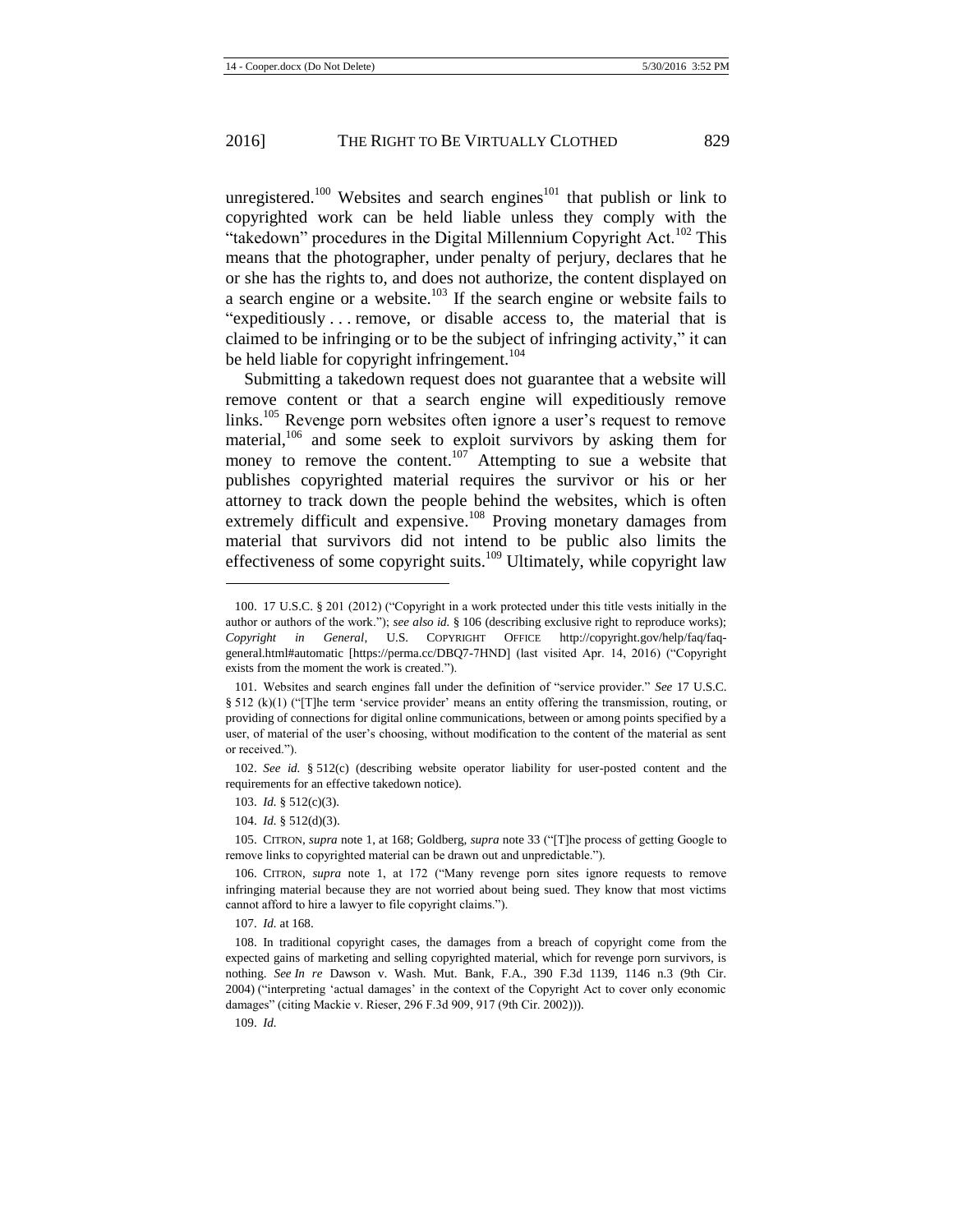has been useful for survivors that took the pictures or videos themselves, it was not designed to protect privacy, $110$  and survivors are out of luck if someone else took their nude photo. $^{111}$ 

## III. MOVING FORWARD: A WAY TO MITIGATE REVENGE PORN'S HARMS

An additional approach is needed to address the shortcomings of legal approaches used so far. Many scholars have argued for increased criminalization and availability of civil legal remedies for survivors as solutions to revenge porn.<sup>112</sup> While these approaches are encouraging, and gaining traction,  $113$  they remain a partial solution. To fully address the reputational, privacy, and blackmail harms from revenge porn, there needs to be a way to nullify the cause of the harm itself. In Europe, the Court of Justice of the European Union and a court in Germany developed two privacy protections that should be applied in the United States: the "right to be forgotten" and the "right to delete."<sup>114</sup> By combining one aspect of the right to be forgotten (deindexing) and two aspects of the right to delete—from both 1) the private individual that keeps material once consent has been withdrawn, and 2) the website that hosts the content—the legal system could give survivors the right to be virtually clothed.

## <span id="page-14-1"></span>*A. Deindexing Is a Viable Tool for Partially Addressing Revenge Porn's Harms That Should Be Codified and Expanded*

Congress should consider passing a federal deindexing law to alleviate some of the reputational damage associated with revenge porn. Deindexing occurs when a search engine removes a site from its index and search results.<sup>115</sup> That is, when people search for a term, for

<span id="page-14-0"></span><sup>110.</sup> *See* Garcia v. Google, Inc., 786 F.3d 733, 745 (9th Cir. 2015) (affirming that "the protection of privacy is not a function of the copyright law").

<sup>111.</sup> CITRON, *supra* note [1,](#page-1-0) at 122. For a more complete description of how survivors *can* use copyright, see Levendowski, *supra* not[e 99.](#page-12-0)

<sup>112.</sup> *See, e.g.*, Taylor Linkous, *It's Time for Revenge Porn to Get a Taste of Its Own Medicine: An Argument for the Federal Criminalization of Revenge Porn*, 20 RICH. J.L. & TECH. 14 (2014), http://jolt.richmond.edu/v20i4/article14.pdf [https://perma.cc/HEC6-68B5].

<sup>113.</sup> *See States with Revenge Porn Criminal Laws*, *supra* not[e 66.](#page-9-0)

<sup>114.</sup> Case C-131/12, Google Spain SL, Google Inc. v. Agencia Española de Protección de Datos, EU:C:2014:317; Philip Oltermann, *'Revenge Porn' Victims Receive Boost from German Court Ruling*, THE GUARDIAN (May 22, 2014, 14:14 E.D.T.), http://www.theguardian.com/technology/ 2014/may/22/revenge-porn-victims-boost-german-court-ruling [https://perma.cc/T8W7-KQZ3].

<sup>115.</sup> *See, e.g.*, *Google's Legal Blow: What 'The Right to Be Forgotten' Means*, WALL ST. J. (May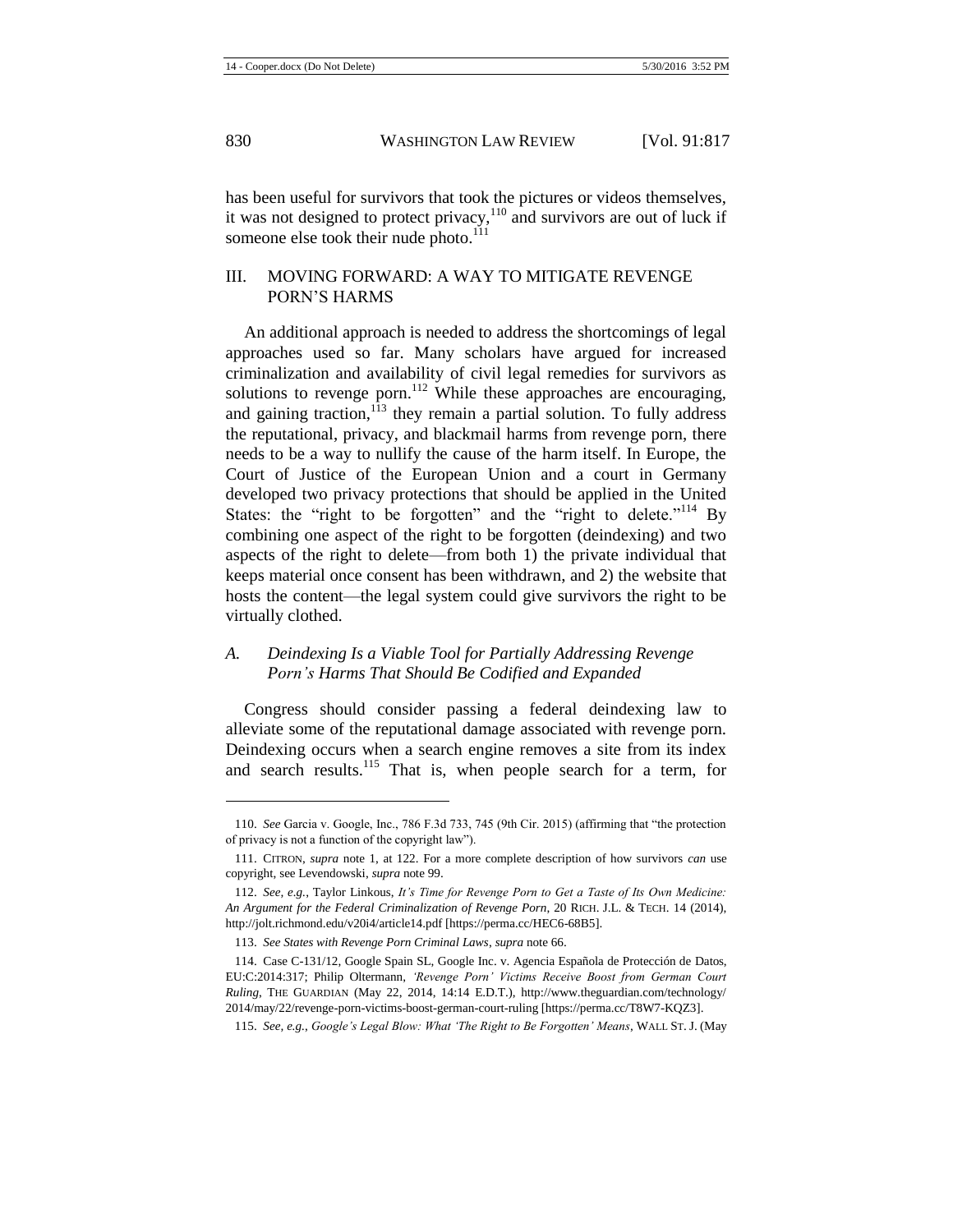instance, a survivor's name, the search will not display certain results such as a revenge porn posting. In the revenge porn context, deindexing could, at the survivor's request, remove links to revenge porn from search engine results. Deindexing is a partial solution because it does not remove the underlying content; it just makes the content harder to find. This reduces the social harm caused by revenge porn because postings will remain obscure to most employers, friends, and family.<sup>116</sup> However, because the content has not been deleted, a revenge porn perpetrator could still send the direct link to a survivor's friends and family. After deindexing, a user can still access an image or video on the web through a direct link. Two of the major search engines in the United States, Google and Bing, voluntarily adopted deindexing in the revenge porn context.<sup>117</sup> However, not all search engines have adopted this practice and there is no legal remedy if a search engine refuses to consider a request.

<span id="page-15-0"></span>The right to deindex information from search engine results stems from the Court of Justice of the European Union (CJEU) recognizing the "right to be forgotten" in *Google Spain SL, Google Inc. v. Agencia Española de Protección de Datos*. <sup>118</sup> In *Google Spain*, Costeja González filed a complaint because when people searched his name in Google, they would see two twelve-year-old newspaper articles describing how he was forced to sell his property to pay off social security debts.<sup>119</sup> The CJEU considered the broad privacy protections outlined in the European Union's Data Protection Directive (DPD),<sup>120</sup> and balanced González's

<sup>13,</sup> 2014, 10:36 AM EST), http://blogs.wsj.com/digits/2014/05/13/what-you-need-to-know-aboutthe-eu-high-court-google-ruling/; *Site Removed from the Google Index*, GOOGLE SUPPORT, https://support.google.com/webmasters/answer/40052?hl=en [http://perma.cc/YC7Q-LENL] (last visited Apr. 14, 2016).

<sup>116.</sup> *See generally The IRL Impact of Google's New "Revenge Porn" Policy*, CYBER C.R. INITIATIVE (June 23, 2015), http://www.cybercivilrights.org/the-irl-impact-of-googles-newrevenge-porn-policy/ [https://perma.cc/57LE-E4Z5].

<sup>117.</sup> Stephanie Mlot, *Microsoft Bing Accepting Revenge Porn Removal Requests*, PC MAG. (July 23, 2015, 8:00 AM EST), http://www.pcmag.com/article2/0,2817,2488308,00.asp [http://perma.cc/PL4U-V38M] ("A website—similar to the 'right to be forgotten' form used in the European Union—is live on support.google.com.").

<sup>118.</sup> Case C-131/12, Google Spain SL, Google Inc. v. Agencia Española de Protección de Datos, EU:C:2014:317.

<sup>119.</sup> *Id.*

<sup>120.</sup> Directive 94/46/EC of the European Parliament and of the Council of 24 October 1995 on the Protection of Individuals with Regard to the Processing of Personal Data and on the Free Movement of Such Data, 1995 O.J. (L 268) 31. The DPD commands all European Union Member States to "protect the fundamental rights and freedoms of natural persons, and in particular their right to privacy with respect to the processing of personal data." *See id.* at 38. The DPD regulatory framework covers all data processed by third parties except "by a natural person in the course of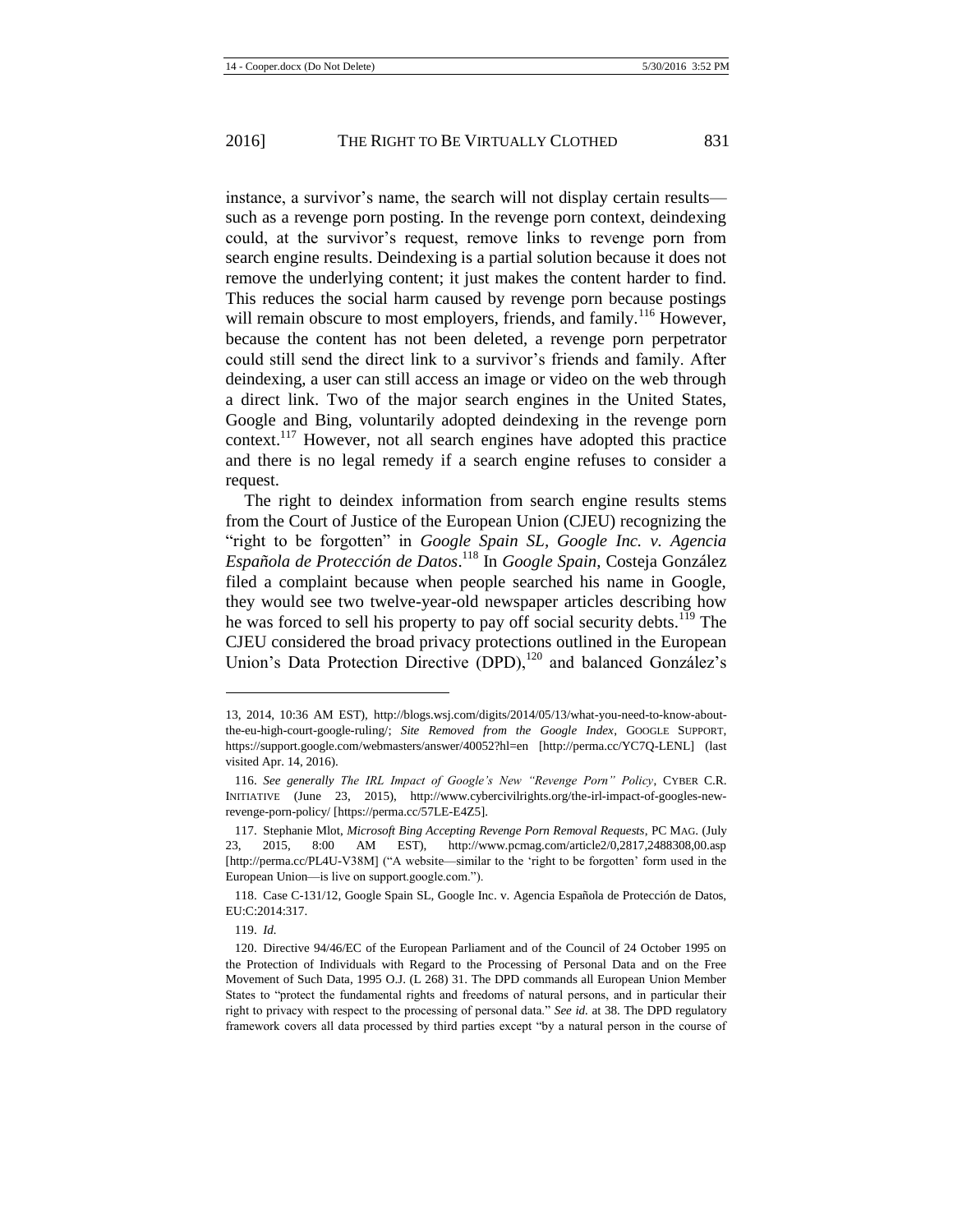right to privacy (with respect to the processing of his personal data) against the legitimate interests of internet users potentially interested in having access to this information.<sup>121</sup> The CJEU held that González's privacy rights outweighed the legitimate interests of users having instantaneous access to his attachment proceedings.<sup>122</sup> The CJEU further held that, upon request, search engines were legally obligated to remove links between people's names and postings that were "inadequate, irrelevant or no longer relevant, or excessive in relation to the purposes of the processing at issue carried out by the operator of the search engine."<sup>123</sup> Removing the links in this way did not affect the underlying content on the website or in the newspaper.<sup>124</sup> The CJEU limited its holding to situations where the search results interfere with an individual's right to privacy and the public does not have a justified interest in knowing the information.<sup>125</sup>

The United States should adopt a statutory right to deindex information, limited solely to the revenge porn context. Adopting this right in the United States would limit revenge porn's harms. As described in Part I, if search engines did not publicize revenge porn it would have a more limited impact on survivors' careers and social lives.<sup>126</sup> The right to deindex would require a federal civil statute that  $(1)$ compels search engines capable of displaying revenge porn results to adopt a procedure for deindexing revenge porn, (2) sets timelines for compliance, and (3) removes the discretion of the search engine regarding whether to block the material—for instance, once a requestor's identity has been proven.

In the last year, a limited "right to be forgotten" has been voluntarily adopted in the United States by both Google and Microsoft.<sup>127</sup> Revenge porn survivors now have the ability to ask these search engines to remove nude or sexually explicit images uploaded or shared without

purely personal or household activities," or by the State for specified activities. *See* Summaries of EU Legislation: Protection of Personal Data, EUR LEX, http://europa.eu/legislation\_summaries/ information\_society/data\_protection/l14012\_en.htm [https://perma.cc/W7EU-3D5E] (last visited Apr. 20, 2016).

<sup>121.</sup> *Google Spain SL*, Case C-131/12, ¶¶ 80–81.

<sup>122.</sup> *Id.*

<sup>123.</sup> *Id.* ¶ 94.

<sup>124.</sup> *See id.* ¶ 98 (requiring only that the links be removed from the list of results, not from the online archive).

<sup>125.</sup> *Id.* ¶¶ 98–99.

<sup>126.</sup> *Supra* Part I; *see also* Leiter, *supra* not[e 64,](#page-8-0) at 161–62.

<sup>127.</sup> Mlot, *supra* not[e 117117.](#page-15-0)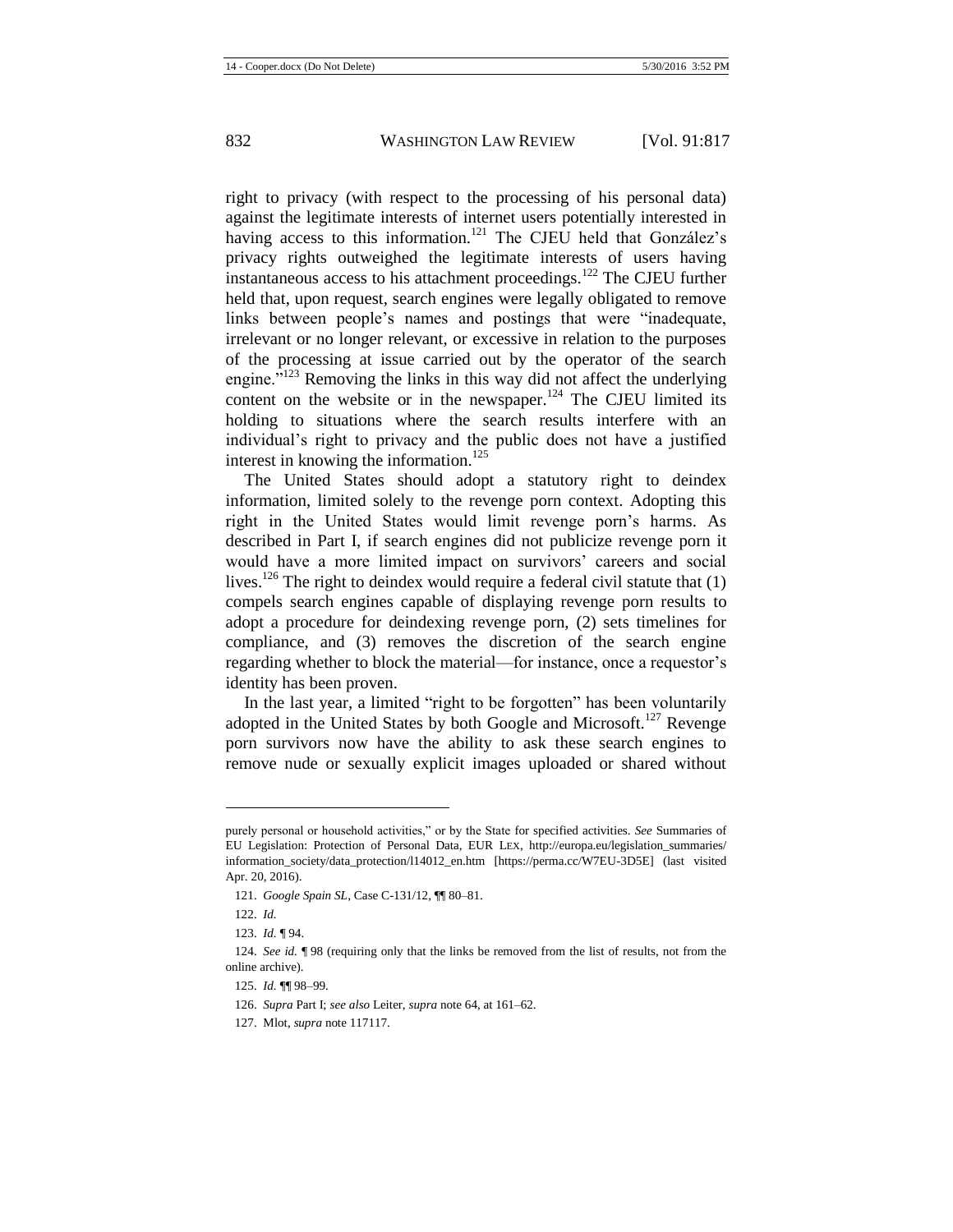l

their consent.<sup>128</sup> However, these practices—unlike the legal obligation to remove links to copyrighted material and child pornography—are optional.<sup>129</sup> The absence of a legal right to deindex means that other search engines, like Yahoo, that do not have a method allowing survivors to report links containing their non-consensually shared images, $130$  are not violating the law.

## *B. The Ability to Delete Content Will Help Prevent Perpetrators from Posting Revenge Porn and Help Survivors Remove Images That Perpetrators Have Already Posted*

Courts should be able to enforce the right of individuals who have shared their intimate images to revoke their consent and have the images deleted. Because deindexing does not address the actual content at issue, survivors should be able to invoke this "right to delete" before perpetrators share the nonconsensual images. A preemptory right is necessary because most of the time survivors are unaware that perpetrators have posted images online until after the fact—long after used have reposted, viewed, and downloaded the images.<sup>131</sup> Unlike deindexing, this will require survivors to use the court system—which raises access to justice and anonymity concerns. While this is an imperfect solution, half-a-loaf is better than no bread.

<span id="page-17-0"></span>Germany first recognized the right to delete in the revenge porn context. Recognizing the time-sensitive nature of privacy in the digital age, a court in Germany ruled that an ex-partner had the preemptive right to have nude photos taken of herself deleted after the relationship

<sup>128.</sup> *See Remove Information from Google*, GOOGLE SUPPORT, https://support.google.com/websearch/troubleshooter/3111061?hl=en [https://perma.cc/ZT7Z-4A7F] (last visited Apr. 14, 2016) (an online form for removal); Alan Sembera, *How to Remove Personal Information on Bing*, CHRON, http://smallbusiness.chron.com/remove-personalinformation-bing-71991.html [https://perma.cc/DBM3-7H9B] (last visited Apr. 14, 2016) (describing the steps to contact Bing regarding removal).

<sup>129.</sup> *Removal Policies*, GOOGLE SUPPORT, https://support.google.com/websearch/answer/ 2744324 [http://perma.cc/3M9S-2TF3] (last visited Apr. 14, 2016).

<sup>130.</sup> *Dear Yahoo: Please Let Revenge Porn Victims Make Link Deletion Requests*, VICTIMS2SURVIVORS UK (Aug. 18, 2015), http://victims2survivors.co.uk/2015/08/18/dear-yahooplease-let-revenge-porn-victims-make-link-deletion-requests/ [https://perma.cc/HC6Q-Q5ZT].

<sup>131.</sup> Lulu Chang, *Finally, Removing Revenge Porn from Pornhub Is Being Made Simpler*, YAHOO NEWS, (Oct. 15, 2015, 12:15 PM), http://news.yahoo.com/finally-removing-revenge-pornpornhub-161535473.html [https://perma.cc/TY23-P959] ("[M]ost victims don't realize that footage has been distributed until long after it first appears online. And with the rapid circulation that our digital age allows, attorney Elisa D'Amico notes that victims are still 'left chasing fruit flies with a butterfly net.'").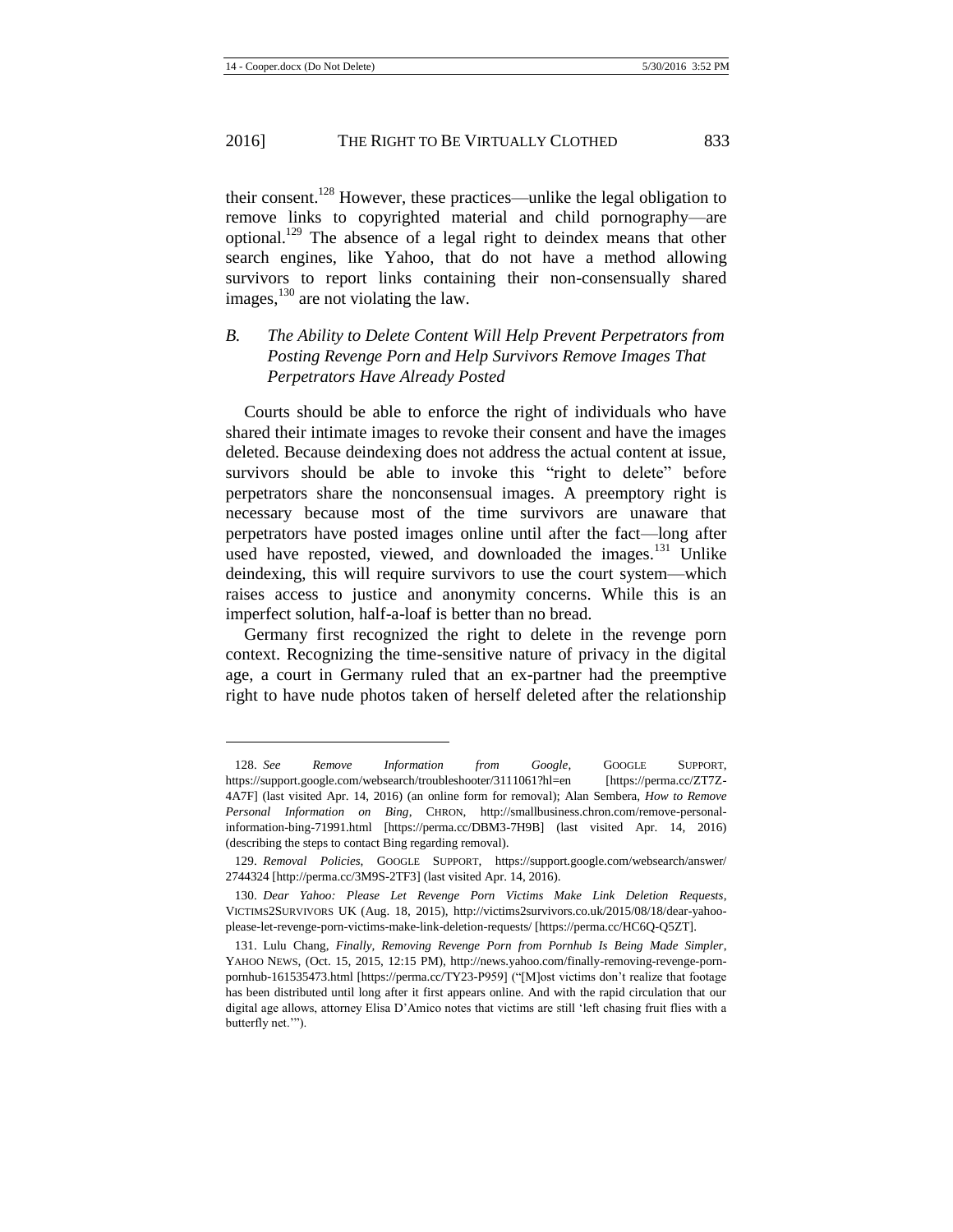was over.<sup>132</sup> The court found that "consent to use and own privately recorded nude pictures could be withdrawn by the ex-partner on the grounds of personal rights, which are valued higher than the ownership rights of the photographer."<sup>133</sup> Recognizing the potential harms and the fact that once a perpetrator posts an image or video online it can easily be copied, reposted, and widely distributed, the court acted proactively.<sup>134</sup> This ruling was limited solely to nude images: "any pictures where the woman was fully clothed did not have to be deleted, as these have 'little, if any capacity' to compromise her, the judge said in a statement<sup>"135</sup>

In addition to removing images from the perpetrator, individuals should have the right to remove revenge porn from websites hosting the content. Imposing liability on websites that host revenge porn for failure to remove nonconsensual intimate images upon request would allow survivors to "delete" revenge porn from the web. This right to delete is necessary, because even if the index to a website has been removed from Google's (or any search engine's) search and ranking algorithm, this does not mean the content has been removed from the internet. The content is still accessible worldwide to anyone who has the direct link.

Deindexing and the right to delete will likely encounter preemption challenges, constitutional challenges, and resistance from free speech advocacy groups. However, it may be possible to enforce these rights in a way that overcomes these barriers. It is important to advocate for these rights because together they would create a system that effectively addresses survivors' damages. However, these solutions will require balancing fundamental rights such as freedom of expression.

## IV. POTENTIAL BARRIERS TO IMPLEMENTING THESE RIGHTS IN THE UNITED STATES CAN BE OVERCOME

To mitigate revenge porn, survivors must be able to deindex search

<sup>132.</sup> Oltermann, *supra* not[e 114.](#page-14-1)

<sup>133.</sup> *Id.*; *see also Court Orders Ex-Lovers to Delete Sexy Pics*, LOCAL (May 22, 2014, 8:10 AM), http://www.thelocal.de/20140522/court-forces-ex-lovers-to-delete-sexy-photos

<sup>[</sup>https://perma.cc/96EV-XQZ2] ("The Higher Regional Court of Koblenz decided in a verdict published on Tuesday that when a relationship finished, intimate material should be deleted - if one of the ex-partners asked for it to be.").

<sup>134.</sup> *See* Oltermann, *supra* not[e 114.](#page-14-1)

<sup>135.</sup> Heather Saul, *German Court Rules Ex-lovers Must Delete Explicit Photos of Partners After a Break-up*, INDEPENDENT (May 22, 2014), http://www.independent.co.uk/news/world/europe/ german-court-rules-ex-lovers-must-delete-explicit-photos-of-partners-after-a-break-up-9419009.html [http://perma.cc/VM28-AJ5A].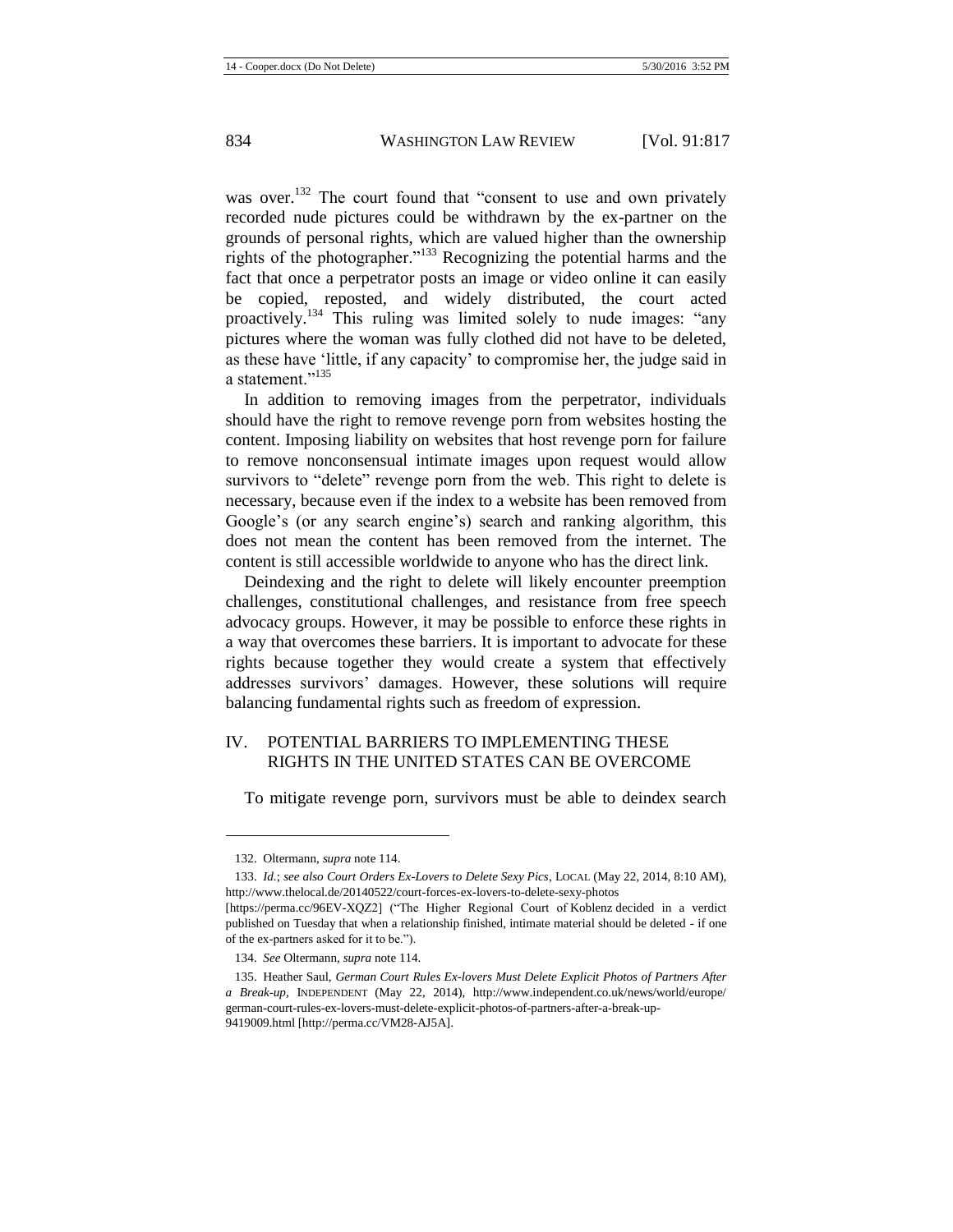results and delete compromising images and videos. There are ways to implement this "right to be virtually clothed" so that it does not transgress other rights. In addition to the constitutional concerns and federal barriers to state implementation of these proposed laws, the major challenges to implementing these solutions will likely come from groups that support free speech rights.<sup>136</sup> However, "the First Amendment conversation often ignores the expressive interests of people who want to share intimate images with their romantic partners. Greater privacy protections allow people to openly express their personalities and values."<sup>137</sup> Groups concerned about the chilling effect on the "free speech" of those who post revenge porn should also be concerned about chilling the expressive interests that deregulation has fostered. It is ironic that free speech rights groups fight against revenge porn laws, because failure to act ultimately interferes with survivors' rights, too.

#### *A. Current Federal Law Prohibits States from Granting These Rights*

Congress needs to create a *federal* legal right to deindex or delete that is enforceable against website operators because of the immunity it provided website operators in the Communications Decency Act. Section 230 of the CDA grants website operators immunity from content posted by users, i.e., "no provider or user of an interactive computer service shall be treated as the publisher or speaker of any information provided by another information content provider."<sup>138</sup> This is combined with a preemption clause: "[n]o cause of action may be brought and no liability may be imposed under any State or local law that is inconsistent with this section."<sup>139</sup> In short, federal law would need to be amended to hold website operators or search engines liable.<sup>140</sup> This is important

<span id="page-19-0"></span><sup>136.</sup> *See, e.g.*, *Freedom of Expression: The First Amendment Ignored*, ACLU, https://www.aclu.org/freedom-expression-0 [https://perma.cc/D6LY-M4M7] (last visited Apr. 14, 2016) ("The American Civil Liberties Union has been involved in virtually all of the landmark First Amendment cases to reach the U.S. Supreme Court, and remains absolutely committed to the preservation of each and every individual's freedom of expression.").

<sup>137.</sup> Cynthia Barmore, Comment, *Criminalization in Context: Involuntariness, Obscenity, and the First Amendment*, 67 STAN. L. REV. 447, 468 (2015).

<sup>138.</sup> 47 U.S.C. § 230(c)(1) (2012).

<sup>139.</sup> *Id.* § 230(e)(3).

<sup>140.</sup> *See* Parker v. Google, Inc., 422 F. Supp. 2d 492, 500–01 (E.D. Pa. 2006), *aff'd*, 242 F. App'x 833 (3d Cir. 2007) (broadly interpreting the CDA to immunize Google from the tortious acts of a third party through its website search tool and its caching system). A number of law review comments and articles discuss the need for federal legislation and the limitations of CDA immunity. *See, e.g.*, Zak Franklin, *Justice for Revenge Porn Victims: Legal Theories to Overcome Claims of*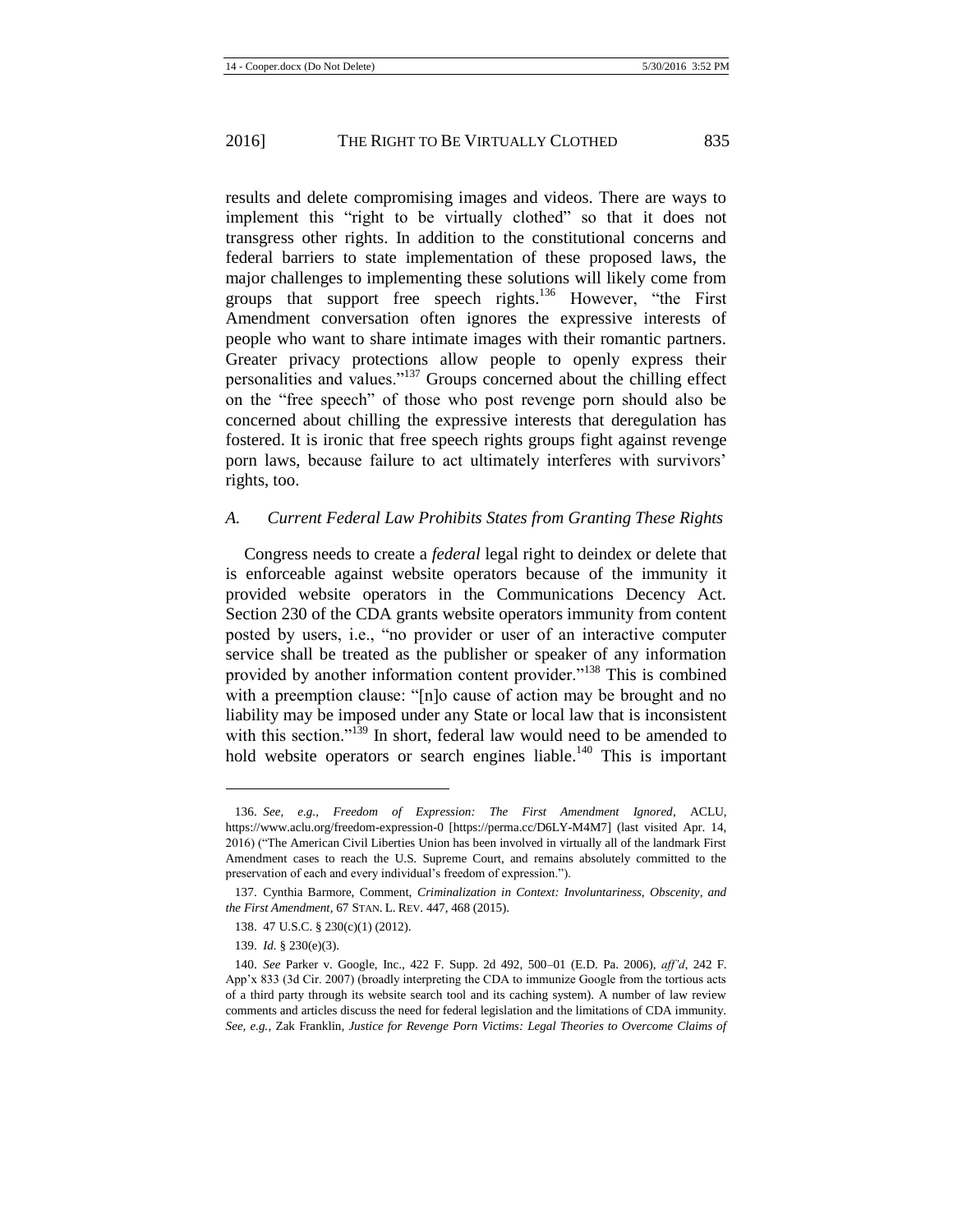because without liability, website operators have no reason to stop hosting these profitable websites. $141$ 

While the CDA's § 230 immunity typically preempts state action, in situations where § 230 does not apply states have been successful in addressing similar harms. For example, Oregon successfully outlawed the exploitative use of mugshot photos online in cases where the subjects were later exonerated.<sup>142</sup> Websites exploiting mugshot photos created a similar situation to what many revenge porn survivors face. For example, mugshot websites published defamatory images then demanded a fee to have the images removed.<sup>143</sup> Because mugshot websites actively collected the mugshots and hosted them, the websites were considered the "publishers" of the material under the CDA.<sup>144</sup> This meant that Oregon could regulate them. In contrast, on revenge porn websites, the "publisher" is a user on the site who uploads an image. Because a user uploads the image, as opposed to the website itself, the website is protected by  $\S 230$  immunity.<sup>145</sup> As with Oregon's mugshot law, when § 230 immunity is not an issue, states can pass laws that balance "the public's right to be informed against an individual's right to not be extorted," something states are currently preempted from doing for revenge porn. $146$ 

*B. Attempts at Federal Legislation and Revocation of § 230 Immunity Will Meet Resistance*

Because privacy interests can conflict with First Amendment

*Civil Immunity by Operators of Revenge Porn Websites*, 102 CALIF. L. REV. 1303 (2014); Emily Poole, Comment, *Fighting Back Against Non-Consensual Pornography*, 49 U.S.F. L. REV. 181, 187 (2015).

<sup>141.</sup> *See* Franklin, *supra* note 140, at 1307–08 ("The original revenge porn website, 'Is Anyone Up?,' is estimated to have grossed up to \$20,000 a month.").

<sup>142.</sup> OR. REV. STAT. ANN. § 646A.806 (West, Westlaw through 2016 Reg. Sess.).

<sup>143.</sup> *See* Poole, *supra* note [140,](#page-19-0) at 188 (2015) (describing how a revenge porn operator made thousands of dollars from removal fees). In fact, these issues were so similar in nature that Vermont decided to address them at the same time. *See, e.g.*, 2015 Vt. Legis. Serv. 1 (West) ("An act relating to disclosure of sexually explicit images without consent, charging fees for removing booking photographs from the Internet . . . .").

<sup>144.</sup> *See* 47 U.S.C. § 230.

<sup>145.</sup> *Id.* (stating that websites will not be treated as the publisher of material posted by others, and preempting liability under state law).

<sup>146.</sup> *See* Christian Gaston, *John Kitzhaber to Sign Oregon Law Regulating Mug Shot Web Sites*, OREGONIAN (July 29, 2013, 6:00 AM), http://www.oregonlive.com/politics/index.ssf/ 2013/07/john\_kitzhaber\_to\_sign\_oregon.html [https://perma.cc/D8DZ-DR7L] (quoting defense attorney advocate regarding the mug shot law).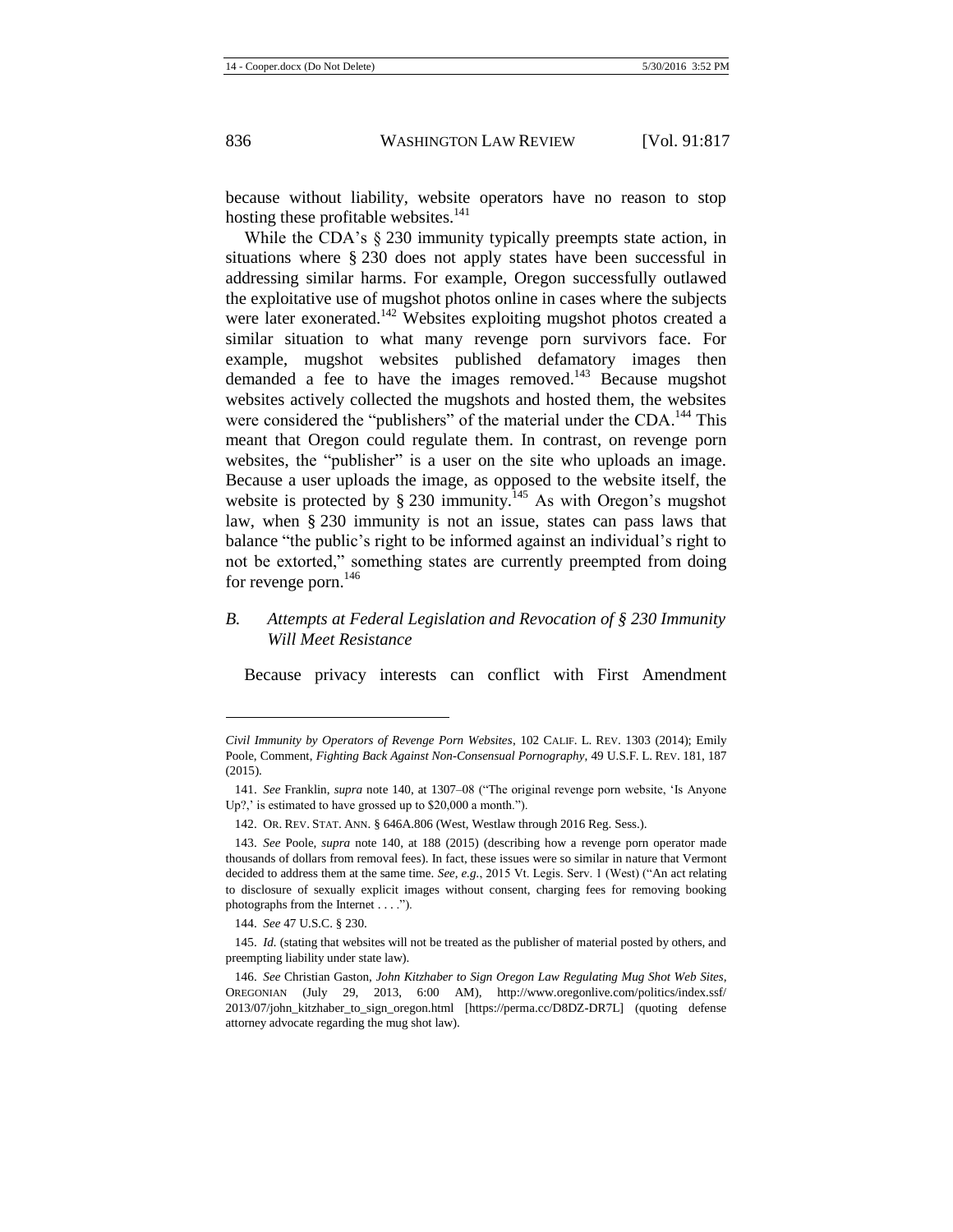concerns, addressing revenge porn has been an uphill battle.<sup>147</sup> Free speech groups like the American Civil Liberties Union (ACLU) have helped challenge state attempts to criminalize revenge porn and have argued against federal criminalization.<sup>148</sup> In addition, groups like the Electronic Frontier Foundation tout § 230 of the CDA as "one of the most valuable tools for protecting freedom of expression and innovation on the internet."<sup>149</sup> While these positions have merit—and striking a balance with the law will be difficult—the current legal landscape in the United States allows the First Amendment free rein online at the expense of unrestricted revenge pornography.

<span id="page-21-1"></span>Free speech advocacy groups have been responsible for narrowing the scope and severity of criminal revenge porn laws. In Florida, an ACLU spokesperson explained the group's rationale, saying, "you can't create new exceptions to the First Amendment for every awful idea that people come up with. If it's too broad, it can make criminals of lots of people, even people behaving innocently."<sup>150</sup> He also noted that the ACLU would be more comfortable if the law had a more limited scope, that is, if it required proof of intent to cause harm.<sup>151</sup> In California, the ACLU and the Electronic Frontier Foundation argued against California's law criminalizing revenge porn.<sup>152</sup> The ACLU also helped overturn Arizona's criminal law.<sup>153</sup> Arizona made it a felony to "intentionally disclose, display, distribute, publish, advertise, or offer a photograph,

<span id="page-21-0"></span><sup>147.</sup> Many advocacy groups opposed initial legislation attempts. For example, free speech advocacy groups like Article 19 cautioned against criminalization. *See* Gabrielle Guillemin, *Revenge Porn: All Your Questions Answered*, ARTICLE 19 (July 31, 2014), http://www.article19.org/join-the-debate.php/168/view/ [https://perma.cc/55LS-GMK3].

<sup>148.</sup> *See, e.g.*, Antigone Books L.L.C. v. Brnovich, No. 2:14-CV-02100-SRB (D. Ariz. July 10, 2015); Peter Rugg, *An ACLU Lawyer's Free-Speech Argument Against Federal Revenge Porn Laws*, INVERSE (Aug. 17, 2015), https://www.inverse.com/article/5379-an-aclu-lawyer-s-freespeech-argument-against-federal-revenge-porn-laws [https://perma.cc/292U-ECJQ].

<sup>149.</sup> *Section 230 of the Communications Decency Act*, ELECTRONIC FRONTIER FOUND., https://www.eff.org/issues/cda230 [https://perma.cc/4HLS-Y3CY] (last visited Apr. 14, 2016).

<sup>150.</sup> Rick Stone, *In Florida, 'Revenge Porn' Is a Moving Target*, WLRN (Dec. 4, 2013, 7:56 AM), http://wlrn.org/post/florida-revenge-porn-moving-target [https://perma.cc/29ZL-22SM].

<sup>151.</sup> *Id.*

<sup>152.</sup> *See* Anne Flaherty, *Revenge Porn Victims Pursue New Laws, But ACLU Urges Caution*, BOSTON GLOBE (Nov. 16, 2013), https://www.bostonglobe.com/news/nation/2013/11/16/revengeporn-victims-press-for-new-laws/cXQNeLzOcy7oSDTUh3W5fK/story.html

<sup>[</sup>https://perma.cc/P5RH-KMKU] (explaining that members of the ACLU and EFF believe these laws risk becoming an overly broad criminalization of speech).

<sup>153.</sup> Final Decree at 2, *Antigone Books*, No. 2:14-CV-02100-SRB, http://mediacoalition.org/files/ litigation/antigone-books-brnovich-final-decree.pdf [https://perma.cc/E7TW-52XT] ("Defendants are permanently enjoined from enforcing, threatening to enforce, or otherwise using Arizona Revised Statute § 13-1425 in its current form.").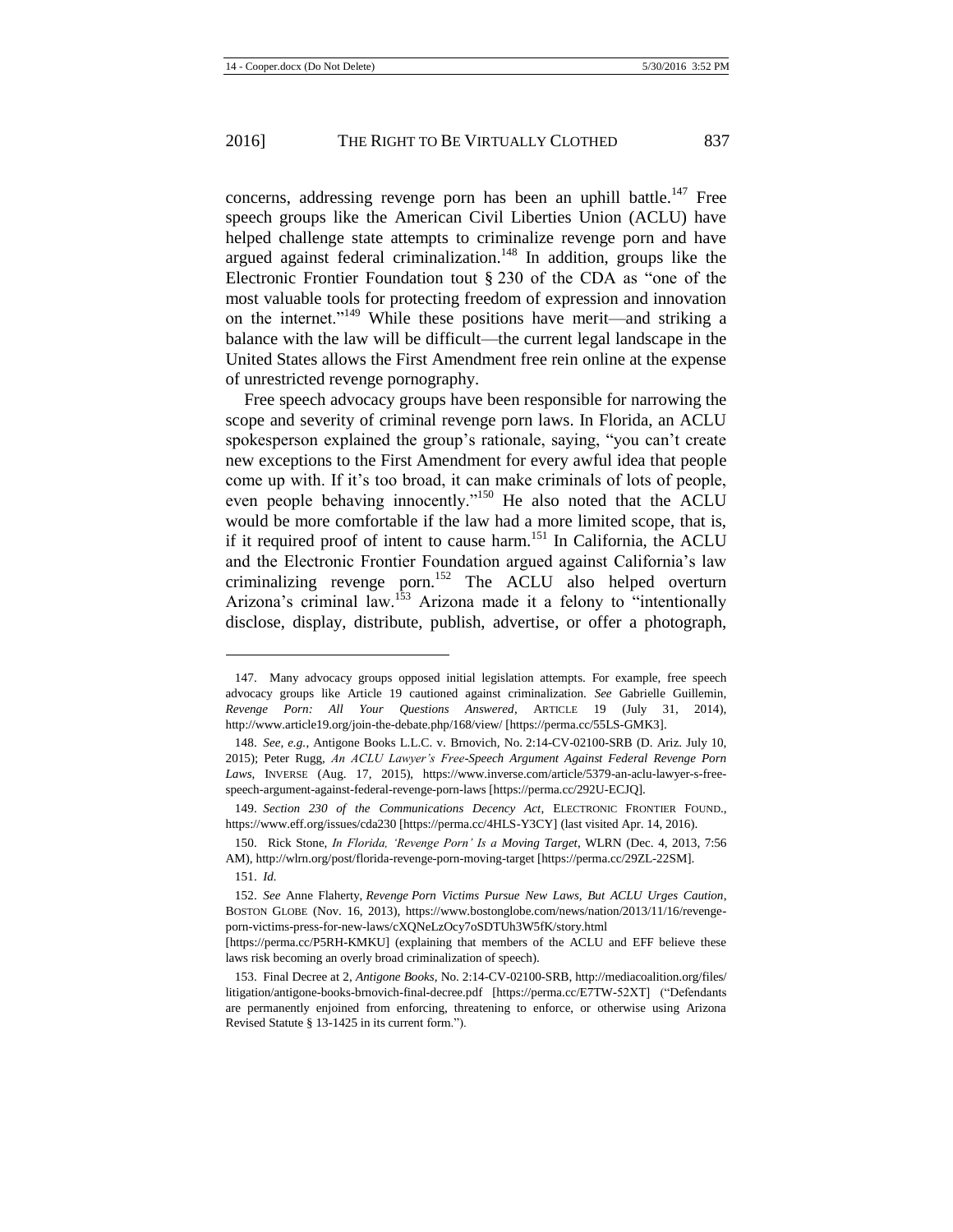videotape, film or digital recording of another person in a state of nudity or engaged in specific sexual activities if the person knows or should have known that the depicted person has not consented to the disclosure."<sup>154</sup> Because the scope of the illegal activity was too broad for example, it did not "include exceptions for photos that [were] newsworthy or artistic" and did not require that the subject was harmed because of the conduct—the law was widely critiqued, and eventually overturned<sup>155</sup>

Free speech advocacy groups are protective of § 230 immunity because "CDA 230 makes the U.S. a safe haven for websites that want to provide a platform for controversial or political speech and a legal environment favorable to free expression."<sup>156</sup> Although website operator immunity has allowed free speech to flourish, there are two sides to this coin. With near-absolute protection under the CDA, website operators have little to no accountability. Revenge porn is only one example of the noxious online behavior that near total immunity has allowed.<sup>157</sup>

Some free speech advocates argue that because there is no way to objectively determine what speech has value, we should allow all negative and harmful speech so as not to quell the freedom of expression.<sup>158</sup> Although this position may have some merit, it is not consistent with the current legal approach in the United States. Historically, the United States Supreme Court has reaffirmed that certain speech acts are outside of First Amendment protections because they are inherently harmful and dangerous.<sup>159</sup> Here too, the Court needs to recognize revenge porn's inherent harm and recognize that the First Amendment does not protect revenge porn.

<sup>154.</sup> Ariz. H.B. 2515, 51st Leg., 2d. Reg. Sess. (2014), *invalidated by* Antigone Books L.L.C. v. Brnovich, No. 2:14-CV-02100-SRB (D. Ariz. July 10, 2015).

<sup>155.</sup> Steven Nelson, *Arizona Law Makes Bathtub Baby Photos a Felony* (Sept. 24, 2014, 2:52 PM EDT), http://www.usnews.com/news/articles/2014/09/24/larizona-revenge-porn-law-bathtub-babyphotos-felony [https://perma.cc/B8F5-MRYH]; *see* Final Decree, *supra* note [153.](#page-21-0) Arizona has an updated amended version of this statute that has not been invalidated. *See* ARIZ. REV. STAT. § 13- 1425 (West, Westlaw through 2016 2d. Reg. Sess.).

<sup>156.</sup> *Section 230 of the Communications Decency Act*, *supra* not[e 149.](#page-21-1)

<sup>157.</sup> *See* Nussbaum, *supra* not[e 19,](#page-3-1) at 73–74 (detailing some of the harassment, hate speech, and socially destructive behavior that occurs online).

<sup>158.</sup> *See, e.g.*, *Issues, Freedom of Speech*, LIBERTARIAN, https://www.lp.org/issues/freedom-ofspeech [https://perma.cc/C8CR-JR22].

<sup>159.</sup> For example, "true threats" are not protected as a First Amendment right. *See generally* Watts v. U.S., 394 U.S. 705 (1969).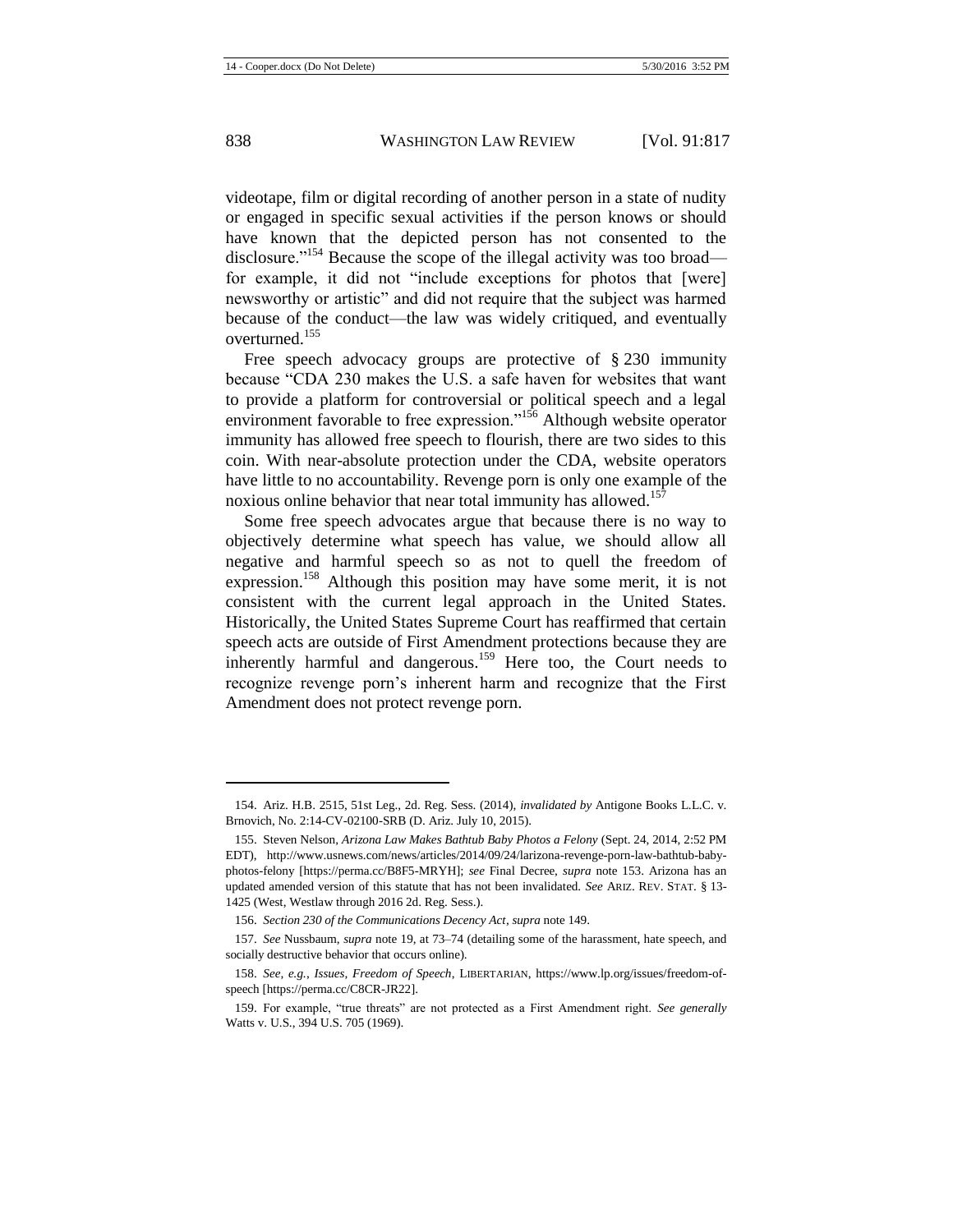## *C. Enacting These Rights Will Require Balancing First Amendment Concerns*

The First Amendment does not render these steps to create a right to be virtually clothed unconstitutional. The First Amendment requires that courts balance free speech against the right to privacy.<sup>160</sup> While this Comment does not seek to address fully the nuances of the First Amendment challenges at issue, it will briefly describe how First Amendment theory applies to deindexing, deleting content from websites, and requiring individuals to destroy revenge porn. Finally, to balance these new rights successfully with free speech rights, it is important to consider potential First Amendment restraints when drafting these laws. This means that laws should carefully incentivize companies and website operators by providing limited liability, and confine the right to be virtually clothed to the revenge porn context.

Revenge porn is not likely protected speech.<sup>161</sup> Laws that infringe on the First Amendment are subject to strict scrutiny, unless the speech at issue is categorically unprotected.<sup>162</sup> This means that when the government regulates speech, it must have a compelling interest and narrowly tailor the regulation to that interest.<sup>163</sup> Obscene speech is categorically unprotected and laws that regulate obscene content are only subject to rational basis review.<sup>164</sup> To determine whether material is obscene, courts look to *Miller v. California*. <sup>165</sup> *Miller* sets out a two-part test for whether material meets the legal definition of obscene.<sup>166</sup> The *Miller* test asks whether the work, taken as a whole, appeals to the prurient interest in sex, portrays sexual conduct in a patently offensive way, and whether there is literary artistic, political, or scientific value in the material. $167$ 

<span id="page-23-0"></span><sup>160.</sup> *See, e.g.*, Martin Redish, *The Value of Free Speech*, 130 U. PA. L. REV. 591, 624 (1982) ("Once it is acknowledged that the free speech interest must give way in such a situation to a competing social interest, acceptance of at least *some* form of balancing process is established.").

<sup>161.</sup> *See* Adrienne N. Kitchen, Note, *The Need to Criminalize Revenge Porn*, 90 CHI.-KENT L. REV. 247, 277 (2015).

<sup>162.</sup> *See* Ripplinger v. Collins, 868 F.2d 1043, 1050 (9th Cir. 1989).

<sup>163.</sup> New York v. Ferber, 458 U.S. 747, 756–57 (1942).

<sup>164.</sup> *Id.* at 754.

<sup>165.</sup> Miller v. California, 413 U.S. 15 (1973); *see also Ferber*, 458 U.S. at 756 (discussing the *Miller* standard).

<sup>166.</sup> *Id.* at 24.

<sup>167.</sup> *Miller*, 413 U.S. at 15; *see also* CONG. RESEARCH SERV., LIBRARY OF CONGRESS, DOC. NO. 112-9 THE CONSTITUTION OF THE UNITED STATES—ANALYSIS AND INTERPRETATION 1302 (Kenneth R. Thomas et al. eds., 2013).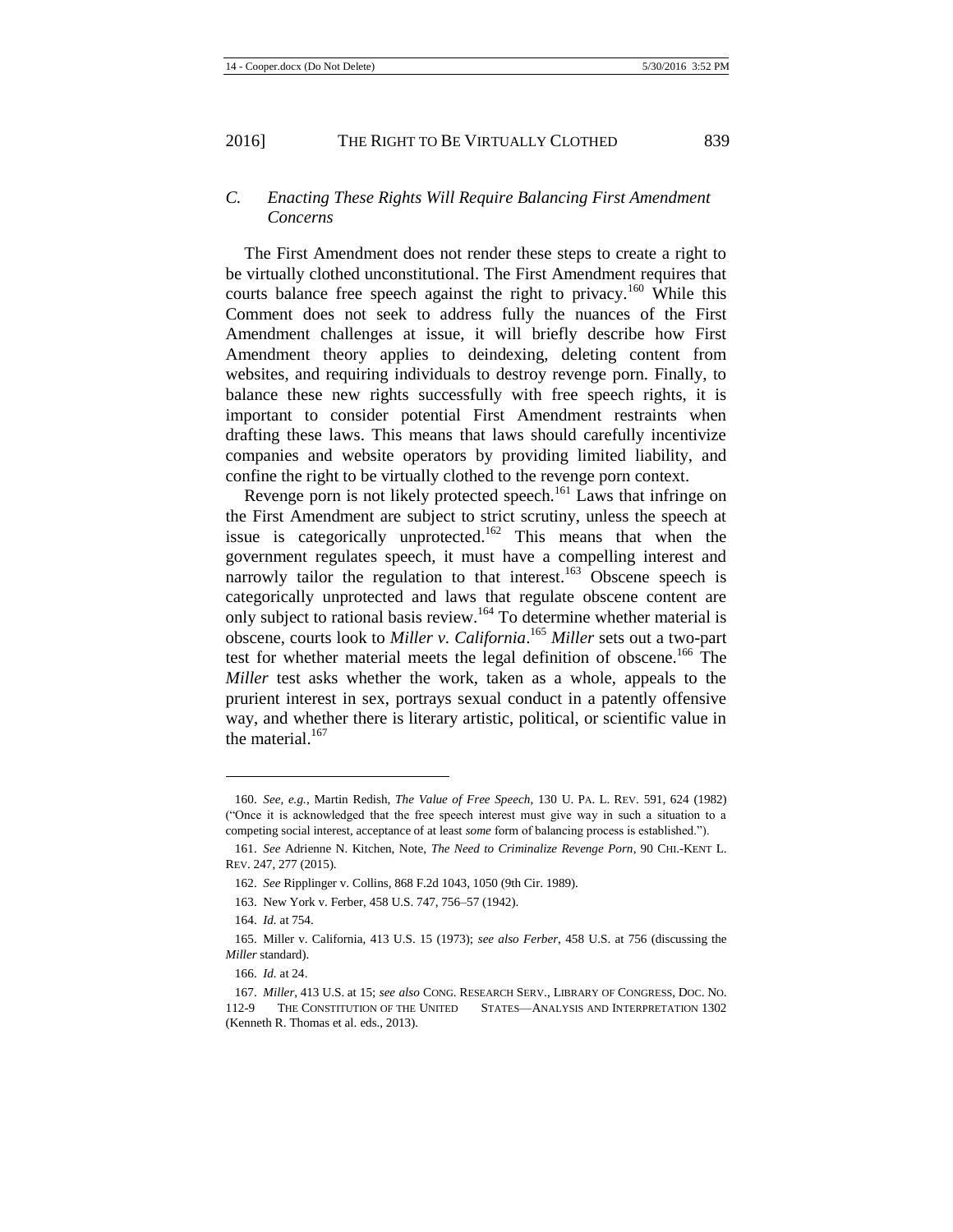Courts applying this test will likely conclude that most revenge porn is obscene. Per the test, the trier of fact applies the standard of the local community where the court sits.<sup>168</sup> Patently offensive representations include ultimate sexual acts, masturbation, excretory functions, and lewd exhibition of the genitals.<sup>169</sup> These are exactly the kind of images that are used in revenge porn and those most likely to cause reputational damage. The value prong of the test asks whether a reasonable person would find literary, artistic, political, or scientific value in the material.<sup>170</sup> It is difficult to conceive of a local community that would find value in revenge pornography.

#### *1. Deindexing Does Not Transgress the First Amendment*

There is no doubt that laws that allow people to deindex or delete information about themselves could be subject to abuse. For example, a few months after the CJEU decided *Google Spain*, a musician sought to remove a tepid review from the Washington Post citing the right to be forgotten.<sup>171</sup> This is concerning because an overly broad "right to be forgotten" could be used to suppress free speech. People may want to know whether or not to go see a particular pianist; although the information is negative to the performer, it serves a useful purpose and has value. But potential for abuse should not be an impediment to progress. Courts in the United States have historically understood that "certain degrees of harm can override the value of free speech,"<sup>172</sup> and revenge porn constitutes a case where this axiom holds true.

One way to enforce a deindexing law in the United States would be to emulate the way the "right to be forgotten" works in Europe. One suggestion is to set up a "panel of neutral arbitrators who would evaluate claims by *private* individuals that Google is returning search results that might constitute tortious or dignitary harms."<sup>173</sup> Once a revenge porn survivor demonstrates his or her identity and attests to the nonconsensual nature of the publication, he or she could petition to no longer associate

<sup>168.</sup> *See id.* at 1302 (citing Texas v. Johnson, 491 U.S. 397 (1989)).

<sup>169.</sup> *Id.* at 1303.

<sup>170.</sup> *Id.* at 1302.

<sup>171.</sup> Caitlin Dewey, *Pianist Asks the Washington Post to Remove a Concert Review Under the E.U.'s 'Right to Be Forgotten' Ruling*, WASH. POST (Oct. 31, 2014), http://www.washingtonpost.com/news/the-intersect/wp/2014/10/31/pianist-asks-the-washingtonpost-to-remove-a-concert-review-under-the-e-u-s-right-to-be-forgotten-ruling/ [https://perma.cc/AL8R-6UAM].

<sup>172.</sup> Leiter, *supra* not[e 64,](#page-8-0) at 163.

<sup>173.</sup> *Id.* at 170 (emphasis in original).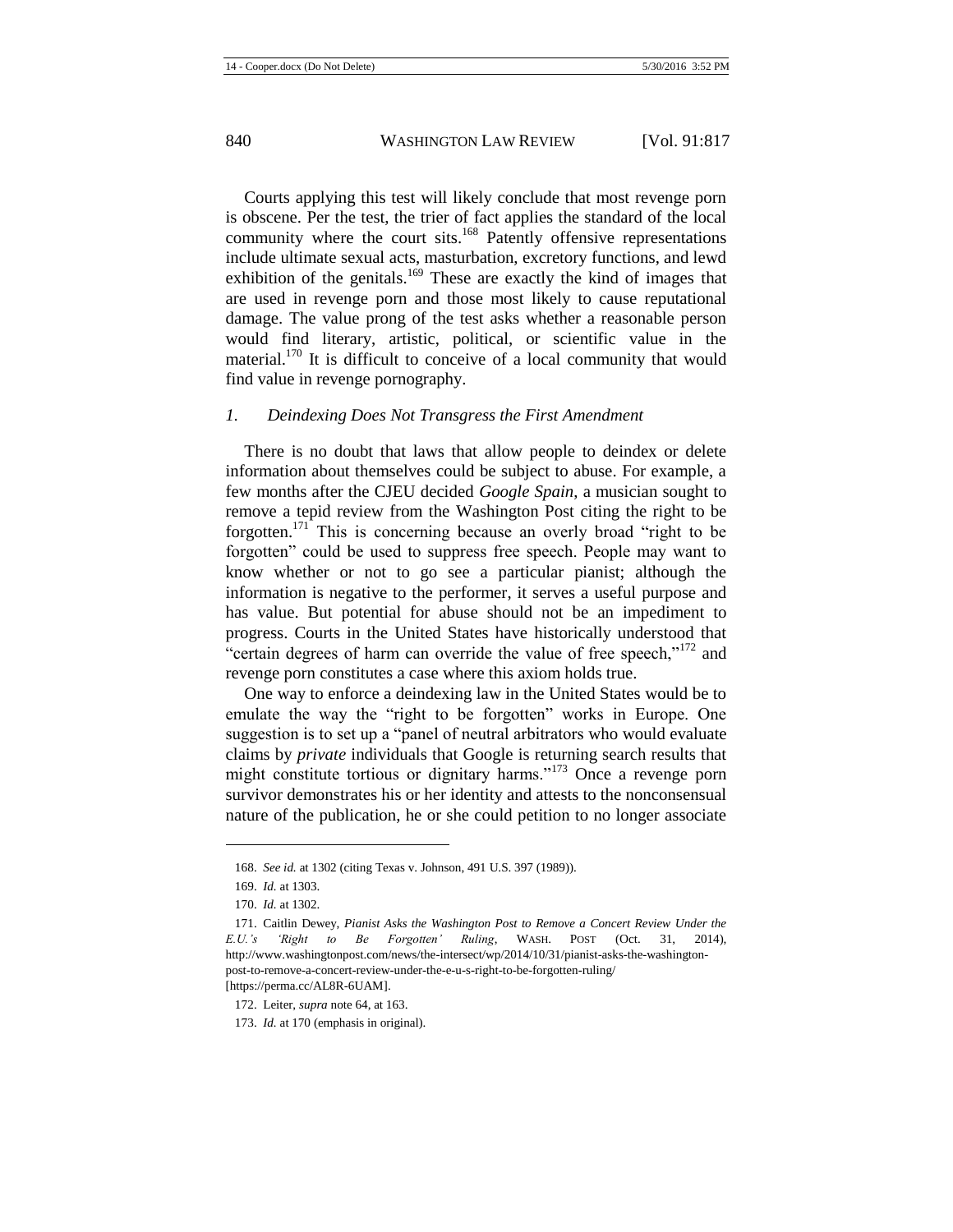his or her name with the search results. This is similar to the way Google has begun to comply with the CJEU's enforcement of the "right to be forgotten." Specifically, "search engines make the initial decision about whether to remove links after people submit their requests. If individuals disagree with the decisions, the data regulators in European countries step in to judge the merits of each case."<sup>174</sup> In the United States, the "right to be forgotten" could similarly be limited both in scope and in context so that it is only available to revenge porn survivors.

The Supreme Court has never addressed the issue of deindexing, but precedent suggests that a law requiring deindexing is constitutional. In *United States v. American Library Association*, <sup>175</sup> the Court upheld a federal law that conditioned federal assistance to libraries on the installation of software "to block images that constitute obscenity or child pornography, and to prevent minors from obtaining access to material that is harmful to them."<sup>176</sup> A four justice plurality held that strict scrutiny did not apply to the Children's Internet Protection Act (CIPA), a law aimed specifically at "the problems associated with the availability of Internet pornography in public libraries."<sup>177</sup> The Court overturned the lower court's holding that the filtering software was a content-based restriction subject to strict scrutiny.<sup>178</sup> Further, the Court found that even if the software had a tendency to overblock—that is block access to constitutionally protected speech—it would still be permissible because CIPA authorized a librarian to disable filters.<sup>179</sup>

Similarly, if Congress were to pass a law mandating deindexing, the Court would likely uphold the law against a constitutional challenge. Under an intermediate scrutiny analysis, if a law is tailored to filtering revenge porn and the only content that search engines filter comes from user requests, the filter is unlikely to be overly broad. Like software used to block images, filtering nonconsensual images from showing up with the search results of a person's name is a valid constitutional exercise of power. It is more limited than CIPA, which targeted internet pornography in general, and it regulates the conduct of private

<sup>174.</sup> Mark Scott, *Discussing Online 'Right to Be Forgotten,' Google Takes European Privacy Tour to Spain*, N.Y. TIMES (Sept. 9, 2014, 5:54 PM), http://bits.blogs.nytimes.com/2014/09/09/ discussing-online-right-to-be-forgotten-google-takes-european-privacy-tour-to-spain/? r=0 [https://perma.cc/HD8N-GLLF].

<sup>175.</sup> 539 U.S. 194 (2003).

<sup>176.</sup> *Id.* at 199.

<sup>177.</sup> *Id.* at 198.

<sup>178.</sup> *Id.* at 202–03.

<sup>179.</sup> *Id.* at 208.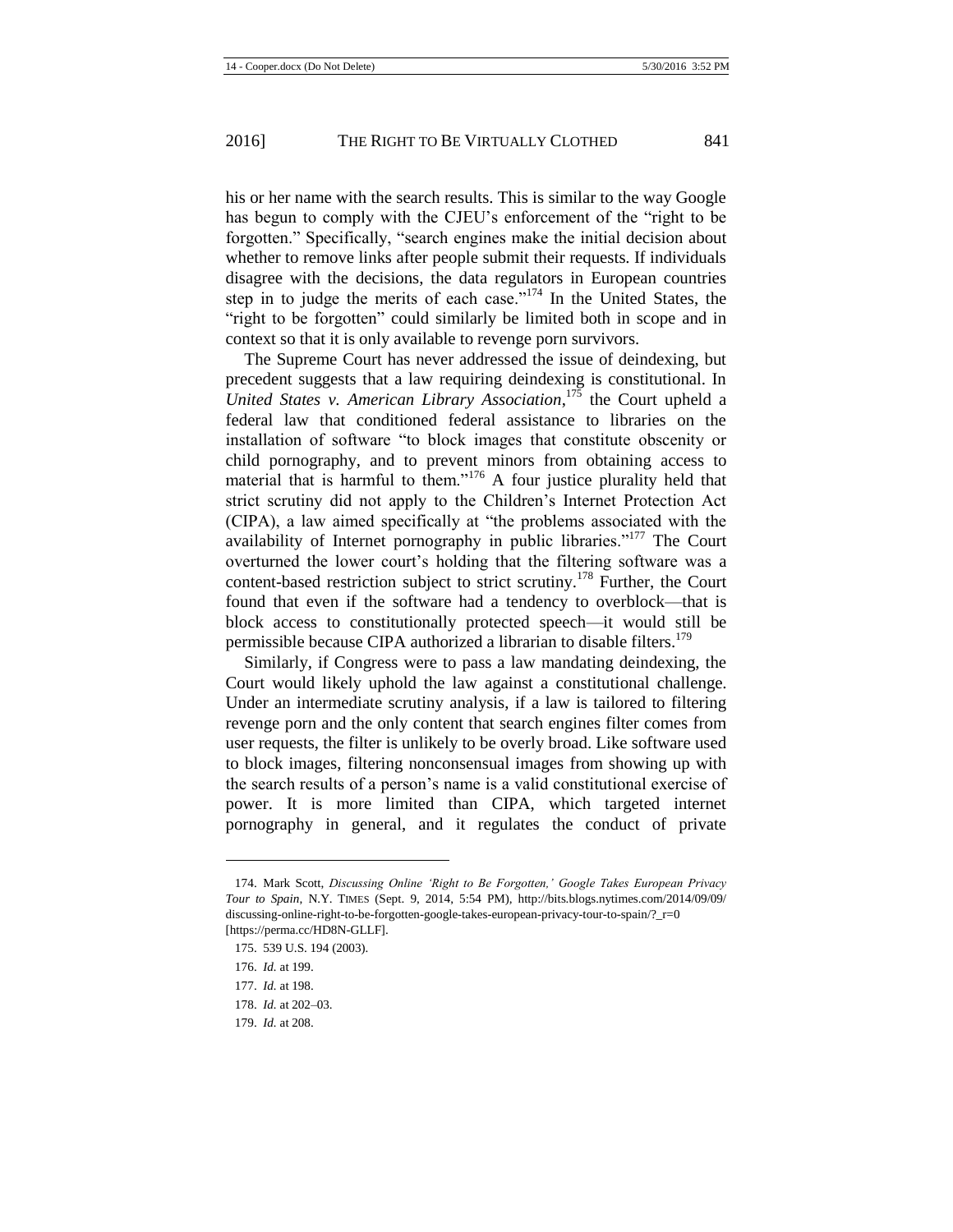companies through private actors.

Even if a deindexing law were subject to strict scrutiny, a court could similarly uphold the law. The government has a compelling interest in restricting revenge pornography.<sup>180</sup> The law should be narrowly tailored to restricting revenge porn images, as opposed to pornography in general. By restricting the top twenty search engines capable of displaying revenge porn results from displaying results connected to particular users, the law would not create a constitutionally impermissible barrier, even if a court considered revenge porn protected speech. Like the librarian in *American Library Association*, there would still be ways to get around the filter. The only potential free speech interest remaining would be the right of a person seeking access to this information, using their preferred search engine, to see the nonconsensual nude images associated with another person's name. Even under a liberal interpretation of the First Amendment, this interest is unlikely to carry much weight, especially because, post-deindexing, this information could still be accessed in other ways.

## *2. Extending Copyright Protection to Survivors Who Did Not Create the Images or Removing § 230 Immunity Is Constitutional*

While this Comment is primarily concerned with deindexing, this procedure does not remove the content from websites. Compelling website operators to remove images from websites can be constitutional. As mentioned previously, copyright law already holds website operators liable for refusing to comply with takedown requests of copyrighted material.<sup>181</sup> Similarly, federal legislation can impose liability on website operators because federal laws are not subject to  $\S 230$  immunity.<sup>182</sup> Congress should extend this right to revenge porn. In the existing literature, two proposals seem the most probable: (1) Congress could extend the concept of "joint authorship" to survivors who allowed themselves to be filmed or photographed,<sup>183</sup> or (2) Congress could narrow the scope of § 230's immunity so that it would not protect revenge porn site operators and create a "takedown remedy" for revenge porn posts at the federal level.<sup>184</sup> Both Derek Bambauer and Danielle

<span id="page-26-0"></span> $\overline{a}$ 

<sup>180.</sup> *See supra* Section IV.C.

<sup>181.</sup> *See supra* Section IV.A.

<sup>182.</sup> This is because § 230 immunity comes from a federal law. *See supra* Section IV.A.

<sup>183.</sup> *See* Derek E. Bambauer, *Exposed*, 98 MINN. L. REV. 2025 (2014).

<sup>184.</sup> CITRON, *supra* note [1,](#page-1-0) at 172 (discussing the possibility of adding a takedown remedy to the federal cyber stalking statute which would be outside of § 230's reach).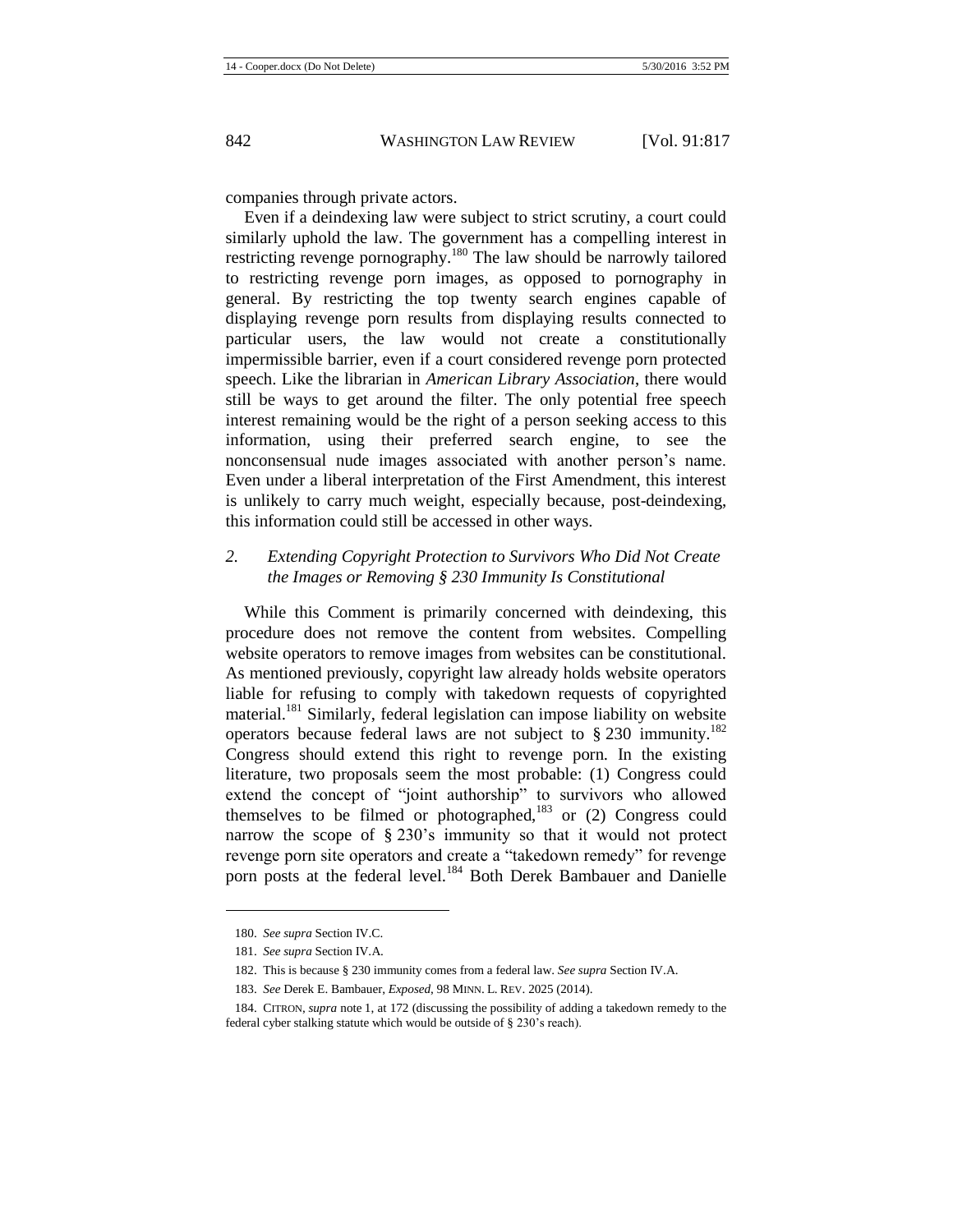l

Citron explore these proposals in-depth in their respective works, $185$  but it is worth mentioning why the proposals are constitutional.

<span id="page-27-0"></span>There is no First Amendment right to post another person's copyrighted material, and website operators are liable for user-posted content if they fail to comply with a valid take down notification.<sup>186</sup> Although "some restriction on expression is the inherent and intended effect of every grant of copyright," it is likely that a limited extension of copyright protection to revenge porn survivors would be constitutional.<sup>187</sup> Because the issue involves two private parties—as opposed to the government's regulation of a private party's speech—the First Amendment does not prohibit this type of civil remedy. "Congress may apparently extend and expand copyright law as it wishes, without giving rise to First Amendment scrutiny, so long as it leaves the idea/expression dichotomy and fair use defense 'undisturbed."<sup>188</sup> Additionally, § 230's immunity is a federal statutory right, not a constitutional right. Congress may pass a law amending § 230 at any time. Either remedy would place considerable financial pressure on websites to delete liability-inducing content.

## *3. Compelling Private Parties to Delete Revenge Porn Could Be Constitutional*

A limited civil right to compel private parties to delete nonconsensual pornography will likely face greater challenges, yet is still permissible if it involves a dispute between private parties as opposed to a broad governmental restriction. A law that allows the government to compel a private citizen to delete all forms of obscenity is unconstitutional.<sup>189</sup> But the right to be virtually clothed could require only that the private party delete photos requested by the subject herself, in court, after consent has been revoked. Applied against private individuals, the rights should involve a court process—where the plaintiff may use a confidential identity in relation to the action—and a judge can balance the personal rights of the parties before making a determination that the material must

<sup>185.</sup> *See* Bambauer, *supra* not[e 183;](#page-26-0) CITRON, *supra* not[e 1,](#page-1-0) at 167–89.

<sup>186.</sup> *See* 17 U.S.C. § 512(c) (2012) (describing website operator liability for user-posted content and the requirements for an effective takedown notice); CITRON, *supra* not[e 1,](#page-1-0) at 172 ("Section 230 does not immunize site operators from copyright claims.").

<sup>187.</sup> *See* Golan v. Holder, 565 U.S. \_\_, 132 S. Ct. 873, 889 (2012); Neil W. Netanel, *First Amendment Constraints on Copyright After* Golan v. Holder, 60 UCLA L. REV. 1082, 1102 (2013). 188. *See* Netanel, *supra* not[e 187,](#page-27-0) at 1102.

<sup>189.</sup> *See* Stanley v. Georgia, 394 U.S. 557 (1969), *abrogated by* Osborne v. Ohio, 495 U.S. 103 (1990).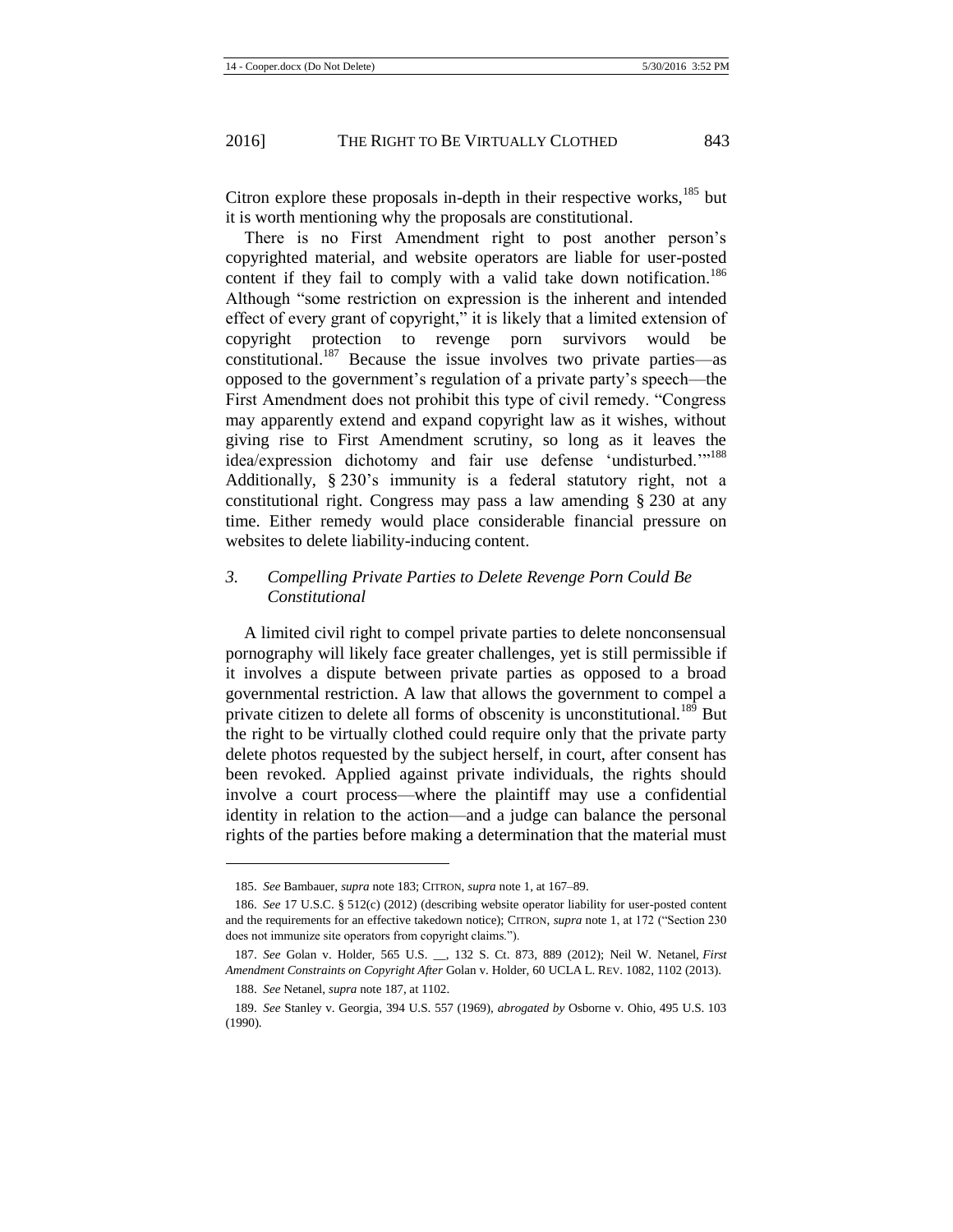be deleted. $190$ 

Although the First Amendment limits the government's ability to outlaw the private possession of obscene materials,<sup>191</sup> this limit is not absolute.<sup>192</sup> When the state has a compelling interest in safeguarding its citizen's physical and psychological well-being, it may outlaw the distribution and private possession of obscene materials.<sup>193</sup> For example, in *Osborne* v. *Ohio*,<sup> $194$ </sup> the Supreme Court upheld an Ohio law proscribing the possession and viewing of child pornography. The Court found that the State had an important interest in protecting the survivors of child pornography.<sup>195</sup> In doing so, the Court overturned its previous statement in *Stanley* that although "the States retain broad power to regulate obscenity; that power simply does not extend to mere possession by the individual in the privacy of his own home."<sup>196</sup>

The Court upheld the individual's limited privacy interest in *Stanley* because the government could not show that the "right to protect the individual's mind from the effects of obscenity" was a compelling government interest.<sup>197</sup> Nor, in that case, could the State of Georgia demonstrate a compelling governmental interest in its assertion that obscene materials may incite a person to engage in antisocial conduct.<sup>198</sup> Additionally, the Court in *Osborne* later distinguished *Stanley* because the punishment of possession was not necessary to punish distribution, and there was little danger that private possession would give rise to the objections underlying a proscription upon public dissemination exposure to children and unwilling adults.<sup>199</sup>

Unlike in *Stanley*, the States have a compelling interest in protecting its citizens from the damage revenge porn creates. Here, the Court could find that the grievous privacy violations, extortion, blackmail, and

<sup>190.</sup> A judicial determination in an adversary proceeding ensures that the final restraint on freedom of expression is constitutional. *See* United States v. Thirty-Seven Photographs, 402 U.S. 363, 367 (1971); Freedman v. Maryland, 380 U.S. 51, 58 (1965).

<sup>191.</sup> *Stanley*, 394 U.S. at 559 ("[T]he mere private possession of obscene matter cannot constitutionally be made a crime.").

<sup>192.</sup> In *Osborne v. Ohio*, the Supreme Court limited the holding in *Stanley*. *See Osborne*, 495 U.S. at 108 ("*Stanley* should not be read too broadly.").

<sup>193.</sup> *See id.* (unanimously upholding New York's law forbidding the private possession of child pornography); New York v. Ferber, 458 U.S. 747, 756 (1942).

<sup>194.</sup> 495 U.S. 103 (1990).

<sup>195.</sup> *Id.* at 108.

<sup>196.</sup> *Stanley*, 394 U.S. at 568.

<sup>197.</sup> *Id.* at 565.

<sup>198.</sup> *Id.* at 566–67.

<sup>199.</sup> *See* CONG. RESEARCH SERV., *supra* not[e 167,](#page-23-0) at 1305.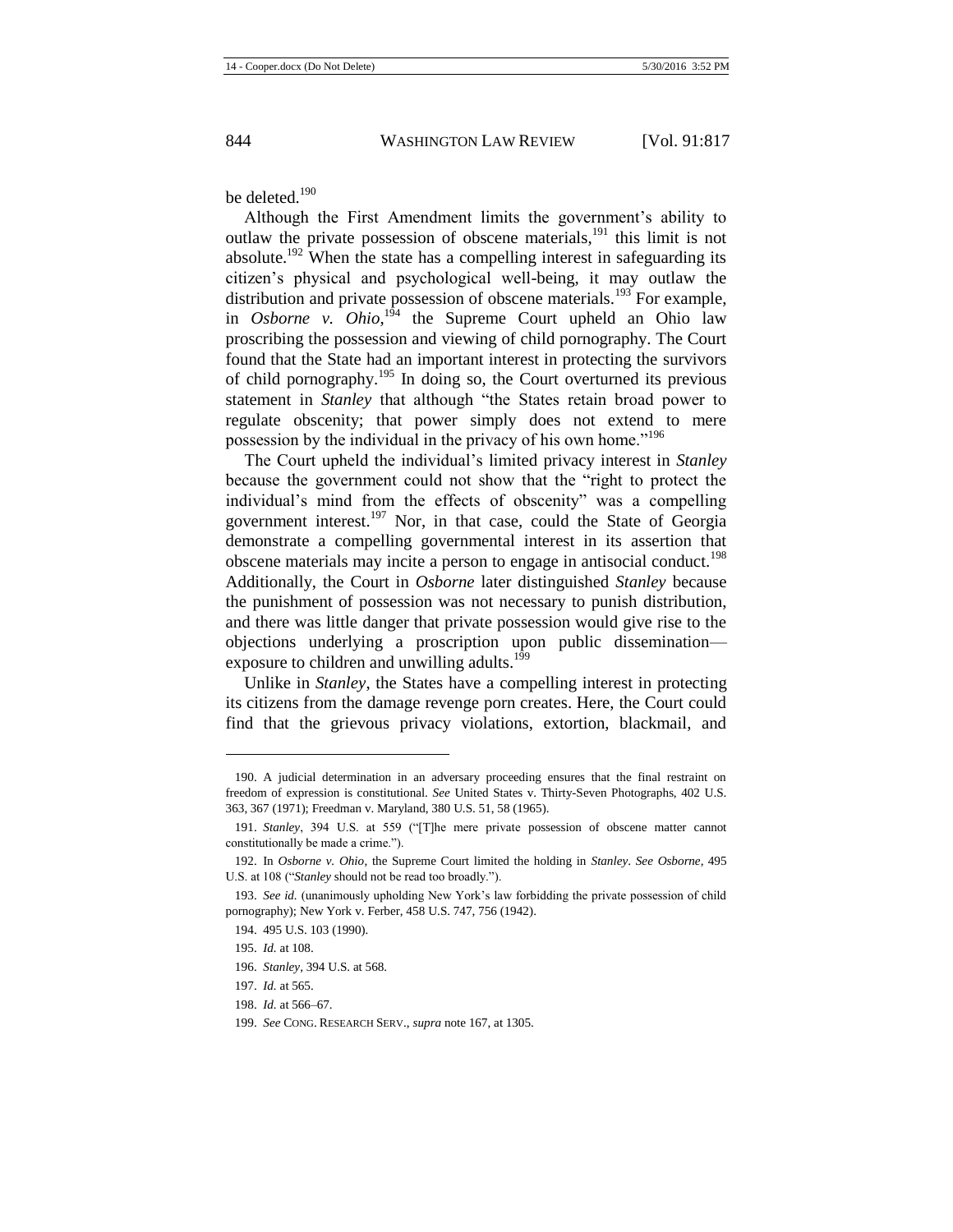stigma associated with revenge porn, are enough to uphold a law against constitutional challenges. This constitutes a more compelling interest than the "right to protect the individual's mind" Georgia tried to promote in *Stanley*. Similar to the compelling interest in *Osborne*, compelled deletion of revenge porn—pre-publication—may be the only way to eliminate the difficulty of trying to control content once it has been posted. $200$ 

Congress<sup>201</sup> will likely be able to draft prophylactic legislation that gives survivors a way to compel deletion of the underlying content. This could be done without transgressing the First Amendment—especially in cases of blackmail or where the perpetrator threatens to disclose material.

#### **CONCLUSION**

Revenge porn creates particularly harmful reputational damage for survivors that current legal remedies do not adequately address. While revenge porn specific civil remedies will help survivors seek monetary relief, and criminal laws will help deter potential perpetrators, neither of these solutions address the underlying content. Some advocates have successfully used copyright law to address this deficiency, but copyright law is useful only if the survivor takes the photograph or video herself.

A prominent aspect that fuels revenge porn's reputational damage is the link between a survivor's name and the image in a search engine result. Recognizing this need, Congress should consider enacting legislation that requires search engines to deindex nonconsensual pornography. In addition, to address the content published on websites, scholars have proposed expanding copyright and narrowing the scope of the CDA's broad immunities. This will allow survivors fortunate enough to procure legal representation a legal avenue to compel websites to remove nonconsensually posted content. Narrowing the scope of the CDA's immunity would also allow states to craft legislation to regulate website operators and force them to remove content—as was done with "mugshot photos" in Oregon. Finally, survivors should have the right to compel private parties to delete images, once survivors revoke their consent, and before it can be posted online.

Ultimately, implementing the right to be virtually clothed will require Congress to act. While this will be a considerable challenge—and there remain a number of challenges yet to be addressed—there is hope that

<sup>200.</sup> *See* Chang, *supra* not[e 131.](#page-17-0)

<sup>201.</sup> Or the states, if § 230 immunity has been removed for revenge porn websites.